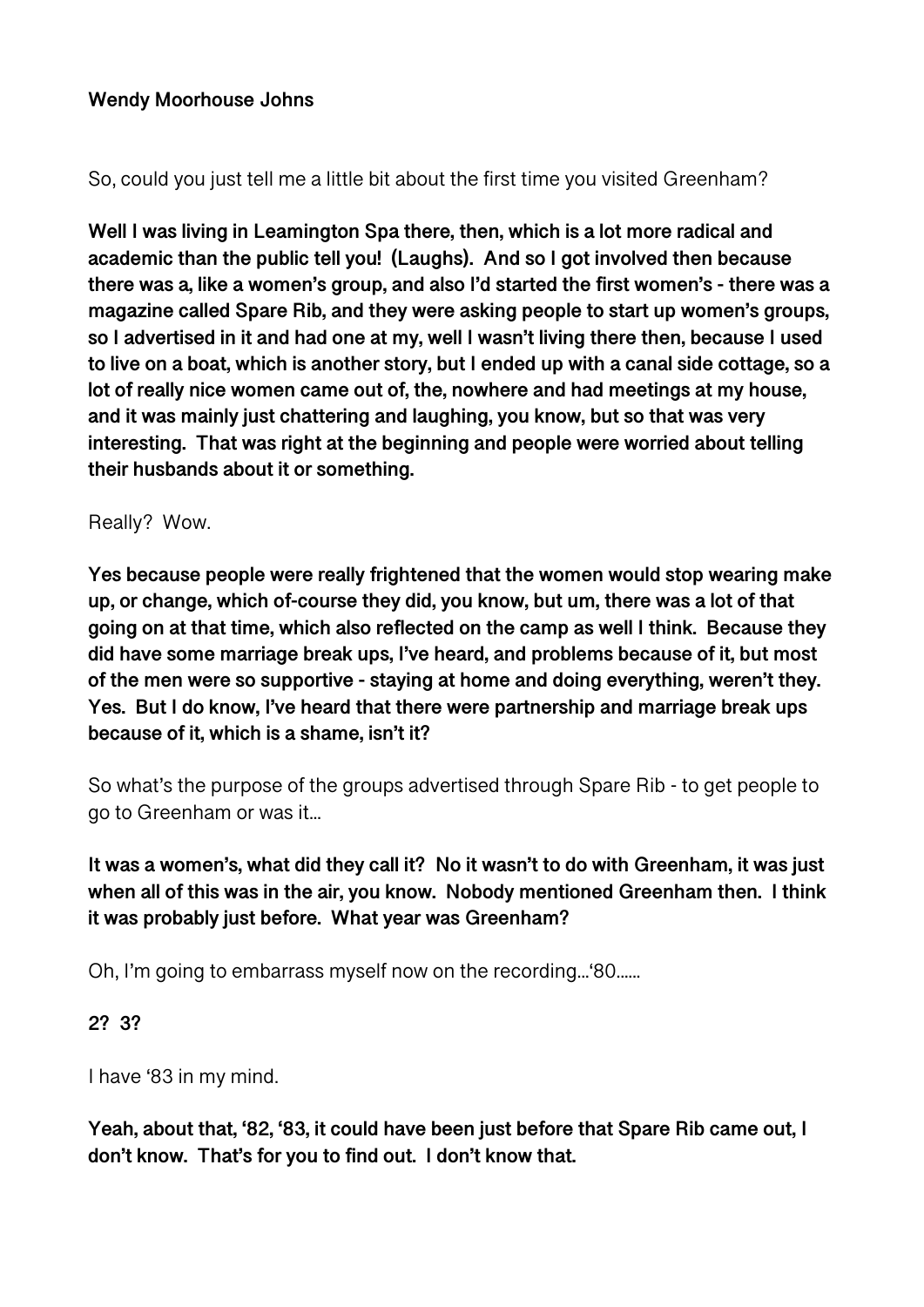And then, but then was it with that women's group that you first went to...

**Yeah.** 

### To Greenham common?

**No, no it wasn't with them at all, because that sort of fizzled out after a few weeks. And then I moved to Leamington, that's right, and immediately there was Friends of the Earth, CND, um, Women's Cafe, there were all sorts of things like that there. So um. There was one woman, I can't remember her name, but she was called Victoria something, and she was the mother of one of my daughter's friends, and she said 'If anyone has to go to prison, I'll put myself forward, because I haven't got small children'. And I always remember that - her name was Victoria and she was quite a bit older than me, and I did ask my friend in Leamington - she was not interested anymore, she didn't know, but I thought that was quite amazing. And then it was at the same time as the miner's support thing going on, so I was in - my daughter got arrested - they charged down Whitehall one night on the horses. Did you ever hear about that?** 

### No, I've never heard about that.

**On one of the demonstrations, and um, she was picked up by this policeman, very roughly, thrown in the back of the van - I mean she was black and blue, and um, she kept saying 'I'm not doing anything, I'm not doing anything', and he said 'Shut up or I'll plant some drugs on you.** 

#### Oh gosh!

**And the rumours had gone along the line of people that Heather had been - that's my daughter, arrested and some other people. My son was there and he said it took him until 10 o'clock at night phoning and talking to different people until he found out where she was, and she was at Bow Street Police Station, and in, actually he managed to get her released. And she never went on any demonstrations again after that - it really - she was black and blue and very frightened. I think, it was a horrible experience, really horrible.** 

#### Sounds terrible.

**So that made me think how some of the women might have been treated at Greenham, I don't know - I never come across anybody that said that. I think it had its own sort of protection, didn't it really. But that certainly put her off, but that was the miners' support group. We used to have the meetings on a Monday night in**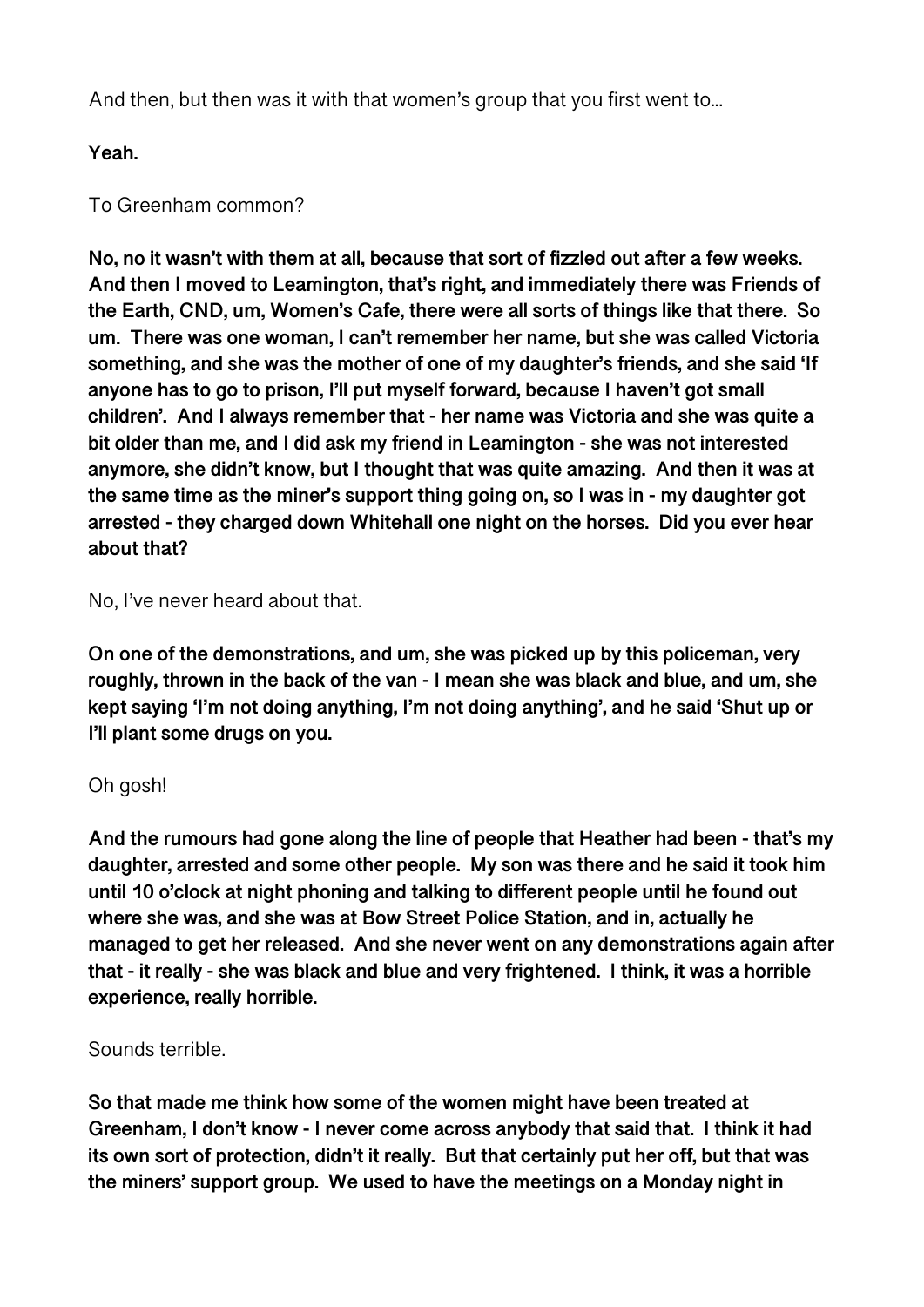**Leamington and the weekend this had all happened, the Saturday and Sunday, so she came to the meeting on the Monday, she didn't know they all knew - they stood up and gave her a standing ovation! Oh it was lovely, actually, but she would never go - never went on a march or anything again after that. No, don't think I would have done either.** 

Understandably - so frightening, isn't it.

# **Oh she was a nice middle class girl, and then suddenly flung into the back of a police van, it's not us. Was that being recorded? Sorry - rambling on!**

That's okay! It's really interesting to hear about the other political forms of activism that were happening at the same time, because it wasn't happening in a vacuum, was it - Greenham common, so it's quite nice to hear about it.

# **That's true. The comparison between the women holding the fort for the miners, as well.**

Yes.

# **Yeah. The same sort of women, the same sort of thing.**

So when was the first time you went to the camp to visit?

**Well I went to Leamington in 1980, so it would be sort of '81 or 82. We used to have a coach out once a month - on a Saturday, I think, so that's how I used to go. That's why most of the people who went like that didn't camp, you know. In-fact when I did my, you know when you're at college if you're doing a degree you have to do a presentation, and I did mine, and because I'm a hoarder, I found the groundsheet from my tent and the back, is it the fly sheet? And it had Wendy Johns CND on it, and I've still got it up in the loft! So when I did the presentation - a quivering mess, I was, so I had this as the backdrop behind me, and I had recordings of Peggy Seeger singing, and um, I think I passed things round for everybody, but I haven't got it now because it got very old and very smelly! (Laughs). Eventually you start throwing things out, don't you. It was a nice crowd, and I think I mentioned in there about Terry Bailey - a folk singer, who sang every night with his friends outside the jail where the women were, for them, which I thought was a lovely touch, you know. Because I love men, as well, I thought that was such a nice touch. He did live around the corner from me, so I'll have to see if I can track him down, because it would be nice for him to contribute, wouldn't it?** 

That's be lovely.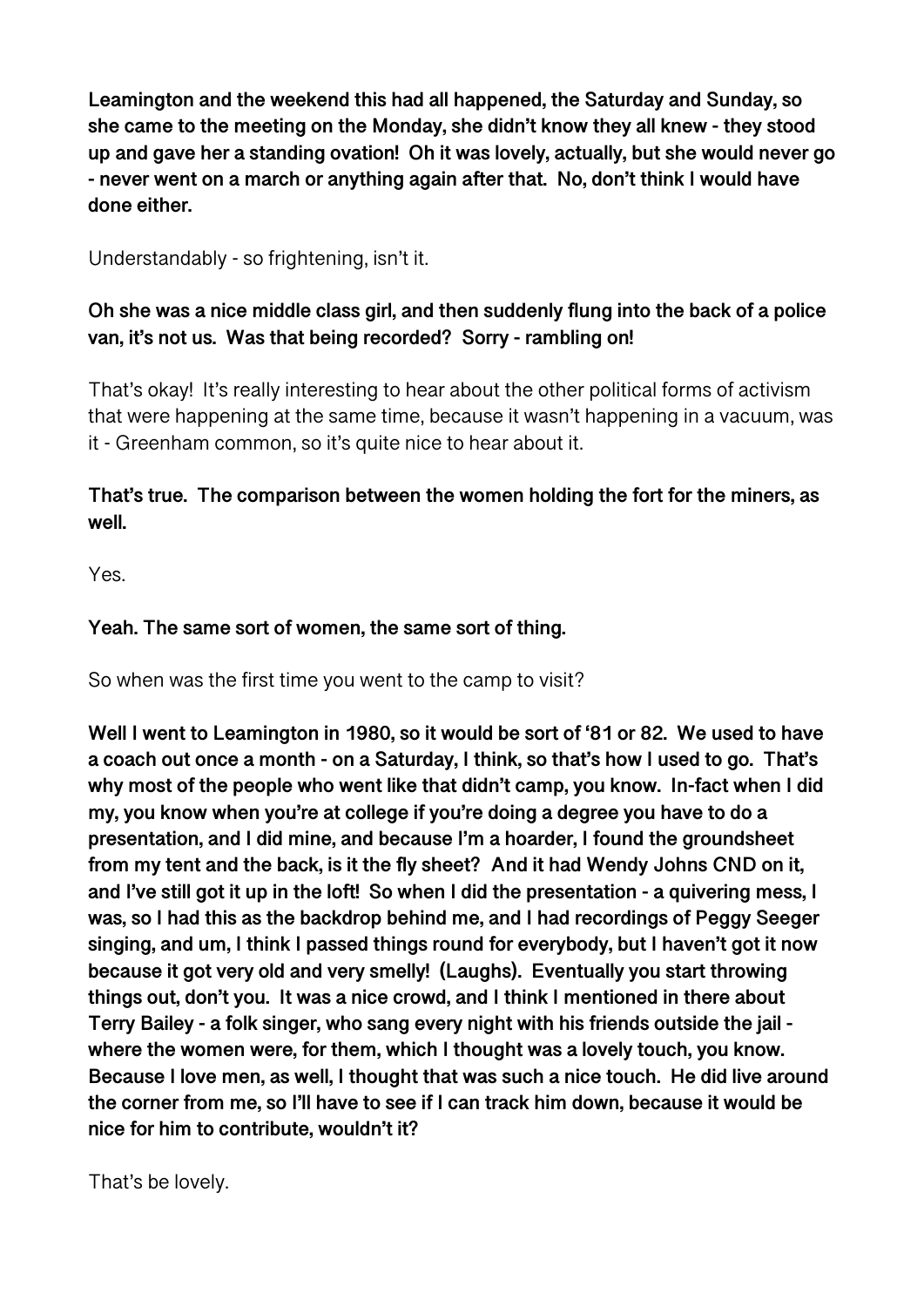**They made sure they had music every night. So maybe not many people know about that, and I'm going to hear lots of things that I didn't know about.** 

That's the lovely thing - that everyone had a different experience and we're learning so many different perspectives.

**Oh it would make a wonderful, wonderful film - I've just been to see Peterloo which I urge you to go and see - it must be on in Oxford somewhere.** 

I'm sure.

**Yes, and that had funding like yours, and it is in quite strong Lancashire dialect it's been done as well. Is it Maxine Peake - the actress?** 

Yes, yes.

#### **She was in it. I thoroughly loved it because I grew up near Manchester, so it was absolutely in our veins when we were at school, but it's rally worth going to see.**

I'll have to make a note. Can you tell me a little bit - you were talking about music about your sort of relationship, not necessarily relationship, but your engagement with Peggy Seeger and with folk music and your relations to Greenham, because you were telling me a bit about that before we were reordering. I think it'd be really fascinating to know a bit more about that.

**Well I've always sung, and I sung in choirs, you know, always been in choirs, and my foster mother was a pianist and music teacher, and when I when I went to live with them she used to have a lot of people going to practice - singers and violinists and things, and I used to listen outside. And she commented once that I'd go in and I'd sing what I heard somebody singing or what, you know, because I had what they called perfect pitch - I could just memorise it all, you see, and um, so then ultimately I had singing lessons and won a girl's singing scholarship, and was all set to be going to the Royal Northern College of Music, or the Halle Choral Society because of the work I had done, the study, and then my foster parents suddenly upped and moved, so everything went, you know. I'd just got to the arts school, had all this lovely singing and they moved to Ruislip which is near London, and it just broke my heart because it wasn't the north - it was just so different, and they were all frightfully posh, the girls there, and the boys. And I still had this quite strong accent, and it was just me, because I'm like that and I felt about this big, you know. But I soon settled in and married one of them eventually, moved to (inaudible), it was run by (inaudible). So what else would you like to know?**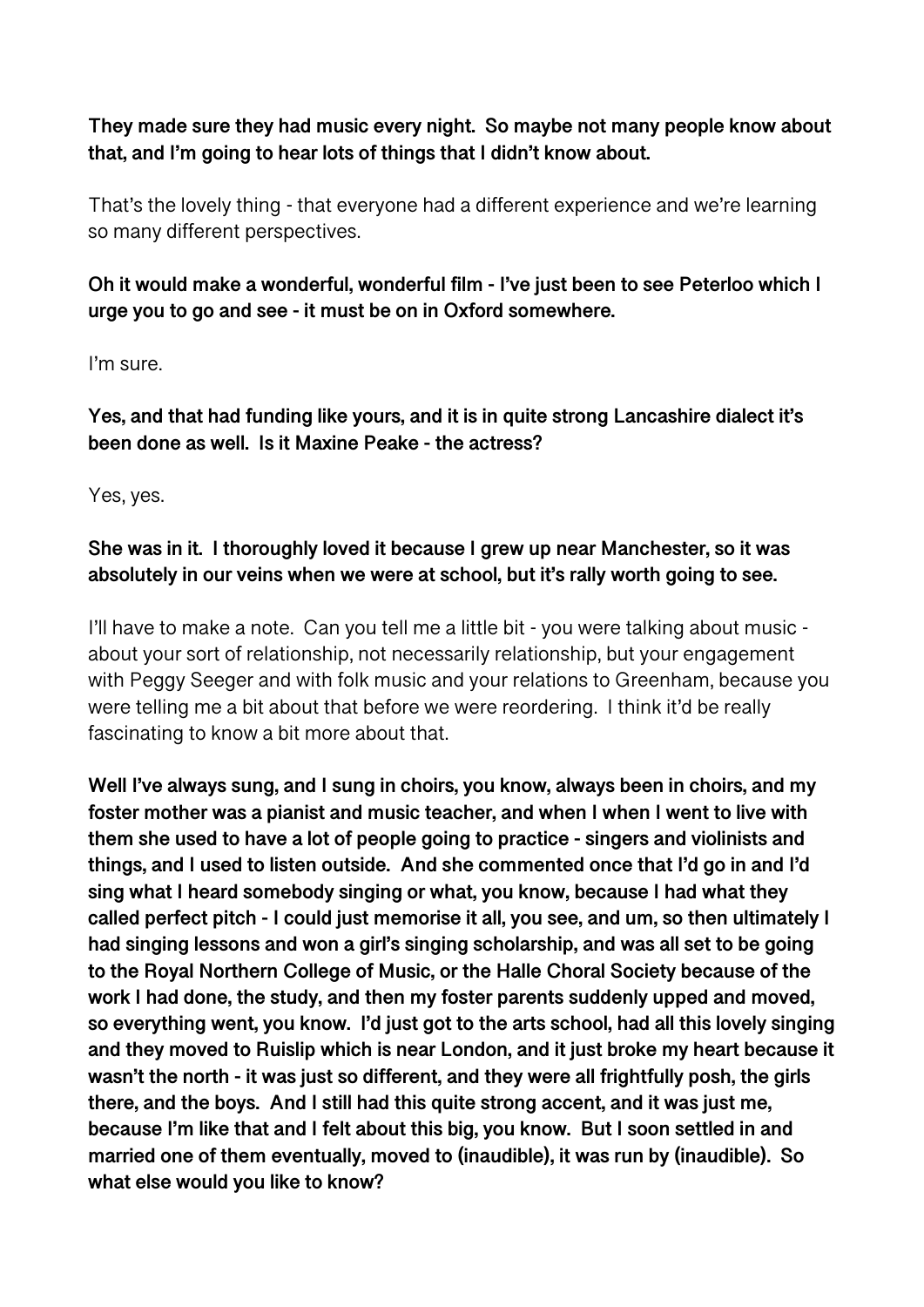So just a bit more about meeting Peggy Seeger and the role that she played in Greenham common.

**Now I did a telephone thing with her - interview with her, and I only met her when she came to Ruskin and she came to The Rover - that's Cowley, amazing place, because they had so much money, and the sports centre and their ballroom and their place you know was incredible, so she did this benefit concert there for Ruskin, so that's when I actually met her, and she said um, she sang a lot of things, and then she said 'Now are there any Greenham women here?' And nobody moved, you know, and she said 'If this had been America there would have been a stampede!' So eventually like three of us put our hands up, and she said 'Come on, come on, you've got to come up and sing with me'. It was wonderful, really nice, I really enjoyed that. Yes. She's a lovely woman actually, really really nice. She lives in Wilmcote, by The Trout, did you know that?** 

No I didn't know that.

#### **Well she did last time I heard of her.**

Do you remember what you sang when you went on?

#### **I'm trying to think what the anthem was.**

Was it a Greenham common anthem that had been sung there?

### **Yes. I can't remember now - the famous Greenham song, that's what we sang - we all held hands, it was lovely. Quite a lot of like minded people there you now.**

Because you were telling me she was at Greenham right early on?

**Oh yes, right at the beginning. Yes. Yes. I think she's a bit older than me, actually, I think so, and of-course she was backwards and forward to America, because she'd got children there, you know. Yeah. But er, no, of-course I was very keen on folk music and its role in political activism, well you'll see when you read it all through what I'd written about it, so and she and her husband Ewan MacColl, and I don't think he mentioned she co-wrote the, something called The Radio Ballads, which you should be able to listen to, well you can find out about that - you can get access, they may even have it at the Women's Library. The Radio Ballads, and it's about travellers, it'll be about mill workers, it'll be about everything, and they were absolutely incredible - used to be on every Saturday, and she's barely mentioned. She not only sang on them but co-wrote them, but that's what it was like then. You know, yeah.**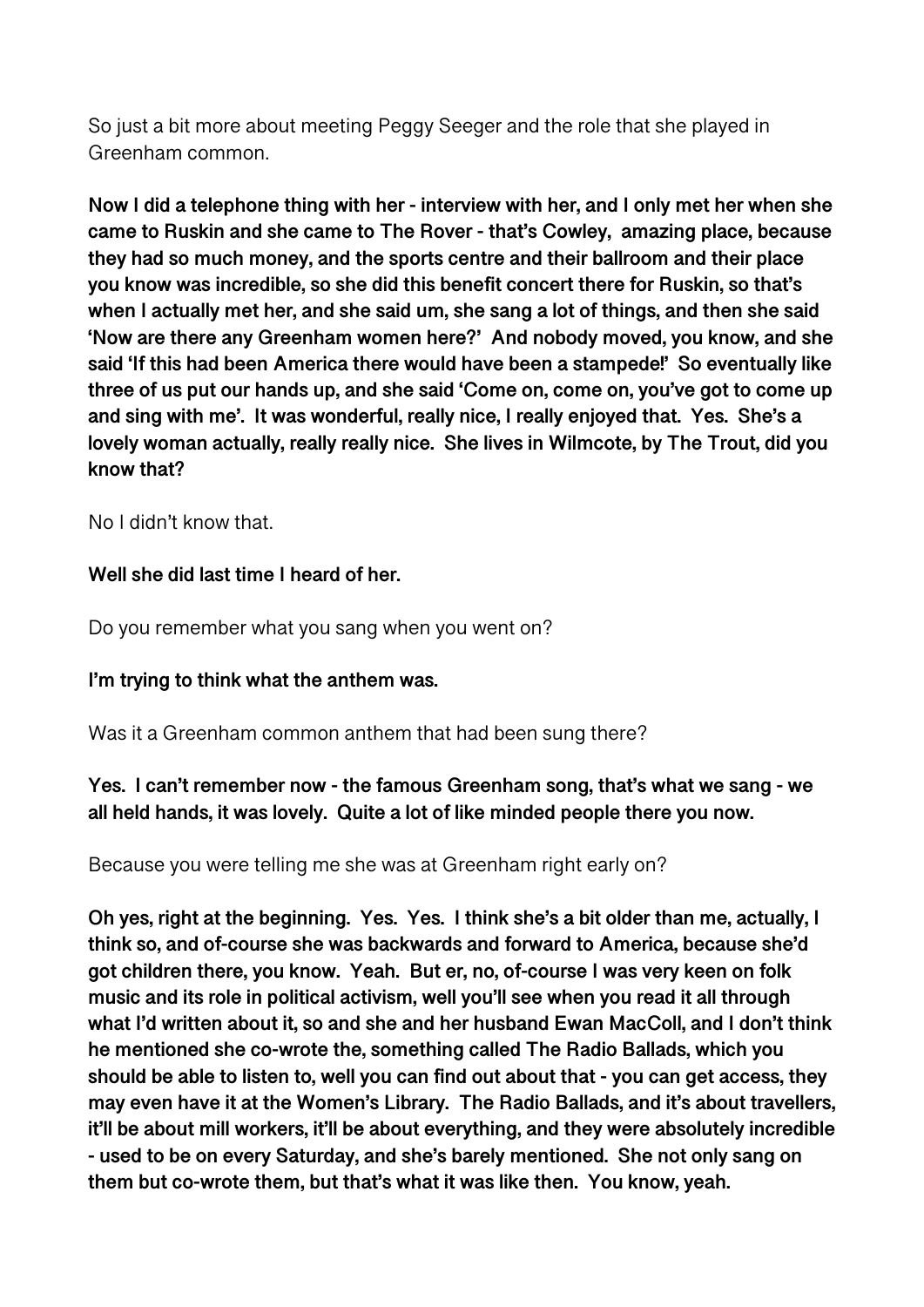It's the tragedy of women's history, isn't it.

### **It is! Isn't it, I know, yeah.**

And then the absolute joy of re-finding and rediscovering, and being able to reattribute you know, retrospectively associate that back.

**Yeah, I mean there's one bit in there that I wrote which'll make you weep, even when I look at it now it makes me weep, one thing that's written you know about folk music, and also it was um, written a lot - after the industrial revolution, before that it was all about farmers and plough men and all that sort of thing, and then it became - it would have the rhythm of the looms, or the rhythm of the chain makers or something like that would be coming into it, you know, so it evolved you know. Now it's gone gentler again, you know, but no - you'll like reading that**.

It sounds really fascinating.

**Yeah.** 

And was there a lot of music at Greenham common, do you remember that?

**A lot of singing. A lot of singing. Yeah. Yeah. I don't think people had radios then in the evenings sort of people would sit and sing, because it's a campfire thing, isn't it. Yeah. And, I forgot - I never thought I'd hear any more about that any more. (Laughs). I hope everybody has kept everything they'd got from there, because as I say there were quite a lot of mainly middle class women, really, educated women well the ones that I met, you know - it was harder for the working class women really to go on those demos - they'd have to have an husband who was sympathetic as well. It's funny because we were going to go on one of the Aldermaston marches many years ago, when my husband was around, and I'd either just had a baby or was expecting a baby, or was pushing - can't remember, to, of them or something, and one of my friends said to me 'Why didn't' you go, what kept you?' And we couldn't go for some reason, but this Greenham thing really sprang out of that - it was the same sort of people, and that was very much men and women, the Aldermaston marches, which is the first CND with all the famous people in it.** 

So what did you think about the decision for Greenham common to be all women - in relation to that?

**At first I wasn't too happy about it, and then I saw the reasoning behind it. And they got a lot more respect because of it. That policeman said 'They were lovely'. The**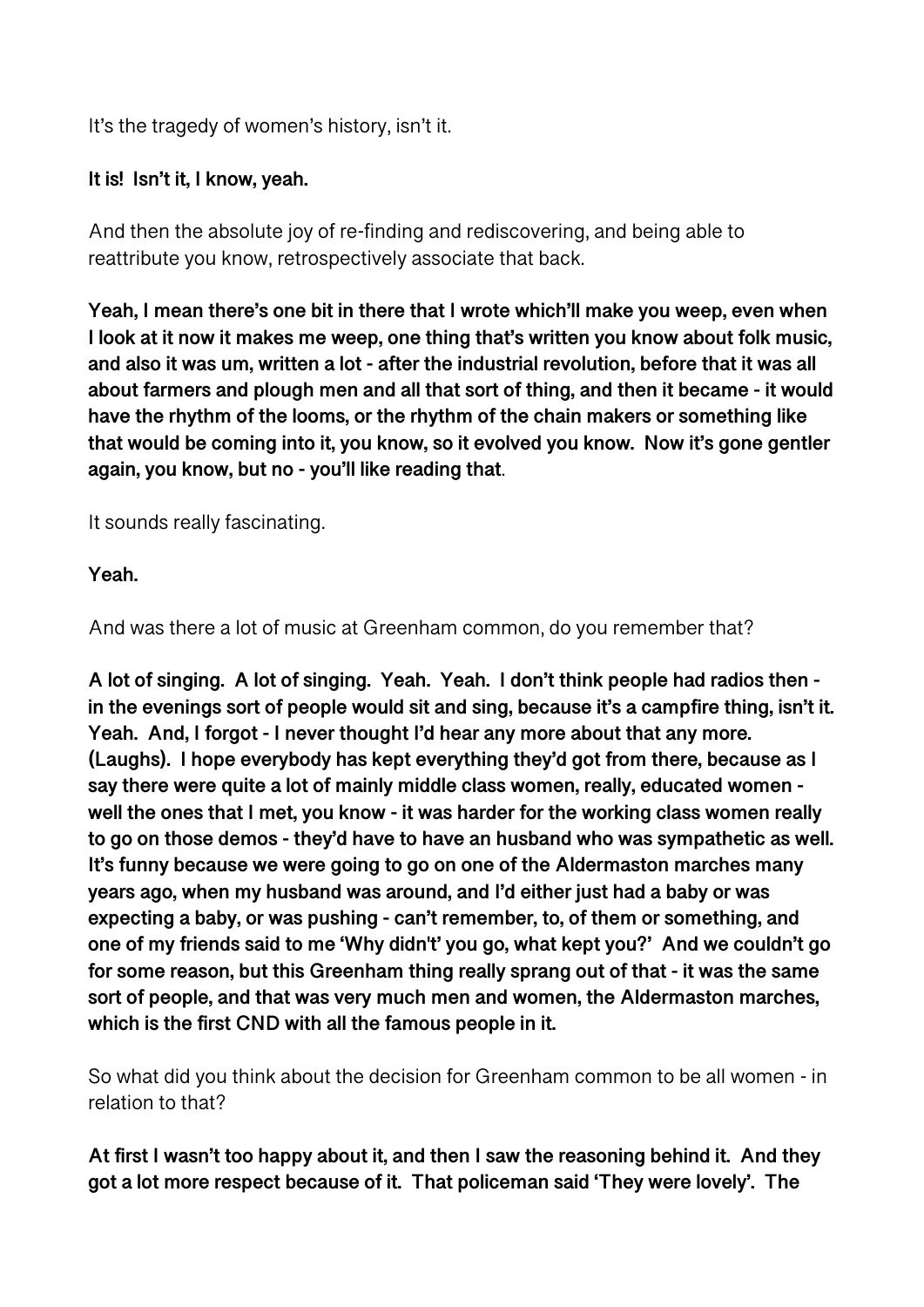**main problem there was - this is what people used to say - you don't necessarily need to put this on the interview, really, it's, they used to say that it was mainly very militant lesbians - that people were against anyway then, much more so than now, and that they had tried to take over, because they'd taken over one of the gates, and there was a lot of dope smoking and things like that went on, and um, so everybody saw just that, because the newspaper reports were awful. And so that was a bit of a shame but you get hundreds of people together and things like that happen. Just mostly nice women, you know. I never remember seeing many children. I never saw anybody with young children in there. There might of been on other occasions, but I don't think they went in - I don't think so. Because there were no toilets, you know, when I come to think of it - there was nothing like that, which is why sensible women - all ethnic women - don't wear trousers, because you can wee anywhere! Looking at Appleby Fair the other night, there were hundreds of women there, and all the gypsy women and all the older women were all in skirts. And my Syrian friend down the road, she's always in a skirt - she's got trousers underneath but you know, you can go for a wee anywhere - like men can. But if you've got to pull trousers down, and especially as she says - a lot of Indian women are very vulnerable at night because they haven't got toilets, you know, and if you ever got a skirt - you know, you can make a little tent around you. I don't remember seeing any washing facilities - but we were going home at night, so it didn't probably, and we took sandwiches and things. Yeah.** 

Do you remember what particularly motivated you to go to Greenham common to visit?

**Well because I knew about it, and um, reading about it and being in CND, which was the original thing - came out of Aldermaston, and we'd been on different rallies in London. Very big rallies we had in London actually, it was amazing, yes. Millions. But it's not as crowded as you'd think. Have you ever been on a demonstration? It's not as bad as you think, imagine walking along the High Street in Oxford - there's plenty of spaces, and also loads of cafes, so you can just nip in and get a coffee, or you can sit down for a while, or walk on a bit longer, and you'll meet somebody you know. I met one of my friends who has got one leg, on his bicycle, his other leg had come off! He'd come up from Glastonbury - you keep seeing people you know, so and then you'd lose the people you were with, and you'd say 'Can you look out for me when I come back - does anyone want a drink?' And then you'd go off and get coffees and things, and teas. No, they were very friendly, very friendly - apart from the miners' one, which did get nasty. Got very nasty, yeah. It sort of put me off as well, because after I'd moved into Leamington, and a little while afterwards, and I realised that, I was too innocent to know what it was, but my phone was obviously tapped and then I kept getting mail that had been opened and interfered with - other people'll tell you that, yes. It was, you know, not very nice, and if you were a woman living on your own**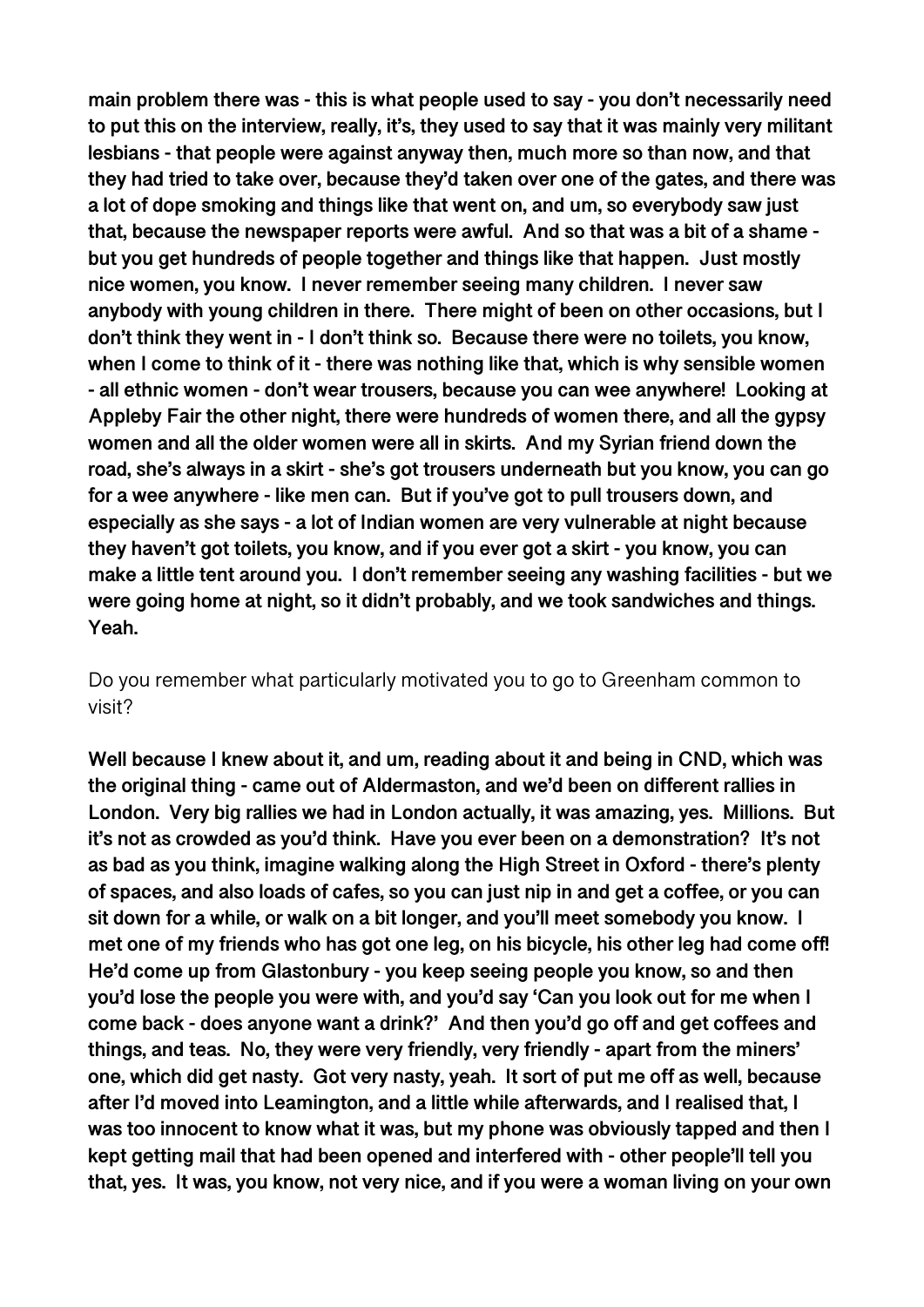**you feel a bit worried then when that sort of thing happens, and you just think I'll leave it to somebody else now. (Laughs). We went to Molesworth as well, that was another camp - have you heard of the Molesworth one?** 

No I haven't.

**Yes my other son went to that one a couple of times, that was um, I can't remember where it was - that was male and women, it was a smaller peace camp, and they had a small one near Oxford at Heyford as well, and um...** 

That was also protesting the presence of nuclear weapons?

**Yes that was a sort of Greenham, yes - at that time. I don't know about other parts of the country, I don't know whether anything went on there at all, do you?** 

I don't know, in terms of camping.

**No no. If I think of things I'll note them down. If I see you again I can tell you.** 

Do you remember what the atmosphere was like when you went to visit?

**Lovely, really nice. Really very nice. Which it is, when you get all women together like that, it is lovely, isn't it? Yeah. A lot of laughter, a lot of singing you know, a lot of rude jokes! It was just nice because there weren't any men at that particular time. It's like women anyway get together and with all their friends, but you've still got men around at other times. So it was quite nice to be away from them for a little while, but not permanently! And I wish my son could have come up - I'm trying to think how old he was . He's 63 now, he would have been about 18 or 20, something like that. Yeah, and he went with another friend called Gordon, who we still know, and he lives in Wales. He went to school with both my boys, you know, and they were there which was lovely. And then they did go back afterwards, I know, and take food and wood things like that, the men, so they got - a lot of men did that - supported around the perimeter, you know. And gave people lifts home you see - people sometimes wanted to go home and get washed, see their families. But it was a very interesting bit in the project about a girl - I can't refer - Richardson was her mother's name, she was an MP, um, she was at school - she went to the camp while she was at school, and I think she was in the middle of doing G...whatever it would have been then.** 

# **GCSE**

**Yes, and um, so she dropped out of school to do that you see, and they wouldn't have her back. There was a big fuss about that, so of-course Ruskin embraced her and**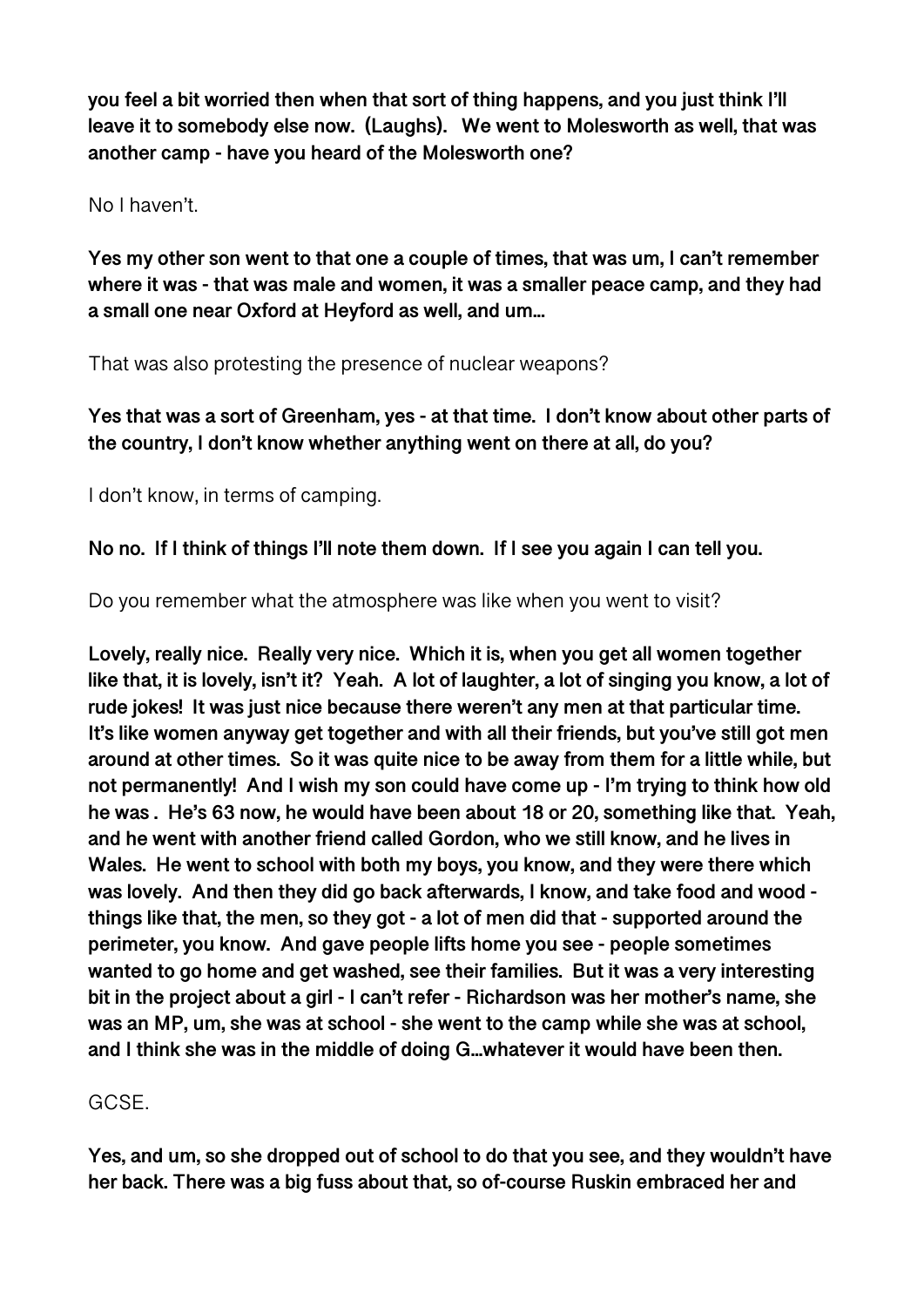**finished her education for her there. I can't remember what her name was, but it's about that in there, somebody Richardson, yeah. So there were lots of little stories like that. I mean you'll gather hundreds of them. How many interviews have they done so far?** 

When we were originally recruited for the project I think there's ten volunteers plus the two organisers, and I think we're all aiming to do a minimum of ten interviews each, so I suppose that's over a hundred interviews ideally.

# **I must remember to ask my friend about the policeman - if we could have his phone number.**

Yes.

### **That'd be nice, wouldn't it.**

Yes. When you were visiting, what did you sense the relations were like with the men that were there - the authority, the police, the soldiers and the women?

**Well I didn't see any of the 'men' men around and the policemen were all - I didn't see any violence. They were all jolly like the daffodils, they were all very young as well, they were like our sons, sort of thing. Because there were quite a lot of older women there as well because they could spare the time, you know, and so I mean they did far more than their fair share in roughing it and sleeping out. And it was harder for them to give up all their luxury and comfort, and um, yes it was not very nice living rough like that, and rotten food and everything, so there were an awful lot of older women, I did notice. You'll really find that with the interviews - a certain age!** 

And did you participate or see any organised protest happening when you were there?

# **No. Not at all. Except I think one of those is circling the camp - walking round.**

Embrace the Base?

**Yeah.** 

Where everyone held hands?

# **Yeah, that would be the nearest to it. I think it's a housing estate now, isn't it - or something?**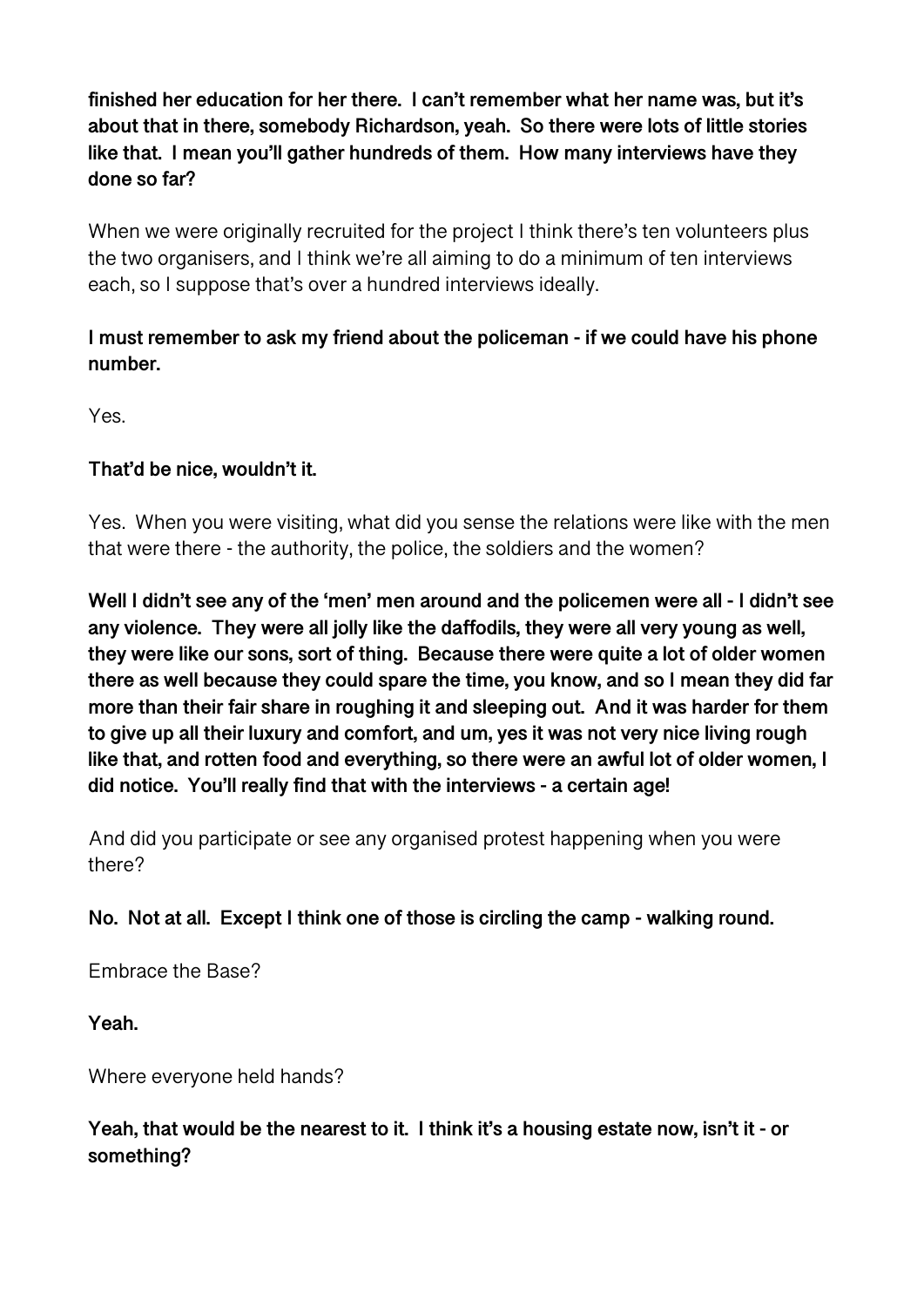I was talking to - the person I spoke to last week said there is a housing estate there, but also the common now is a big expansive open space, there's still a couple of the towers there.

### **Sort of memorial - monuments?**

I think they kept them as reminders, but she said it's very strange because it's this open expansive...

### **I wouldn't want to go and see it. I've written a bit about Watership Down, which you'll read in there.**

I saw a little bit about it.

**Oh you read it. And it's funny because they had the film on over Christmas, it was rubbish actually - the Watership Down film, but they were having all this housing development and having to move off - they were having a similar time themselves being disrupted because of something. I thought the film was awful! Probably must be other books written about it - must be.** 

Yes, absolutely. Um, as somebody who is, um, actively engaged in activism and music, what role do you think that art plays in activism?

#### **What?**

What role does art play in activism - in a very broad sense, fine art or music?

**Well I've written about that extensively in there, because I think it's interwoven. The folk music is mainly women that have carried it on - it's something they can do while they're working, it fits in with what they're doing and I think they had it, yeah - there were a lot - I think women have always sung - when they're nursing children - they've had more time for it, haven't they? I mean there's one song in there called Pobbity Pobbity Knock, which is the noise of the looms gives the rhythm, you know, so a lot of them are based on the rhythms of how they're working. Like in the Black Country they have these big forges that go thump, thump, and that rhythm is in a lot of their songs. Black Country people are very interesting, very, very interesting. You didn't see Peaky Blinders, did you?** 

I did, yes.

**Thank god for that. Everybody looks at me blankly!**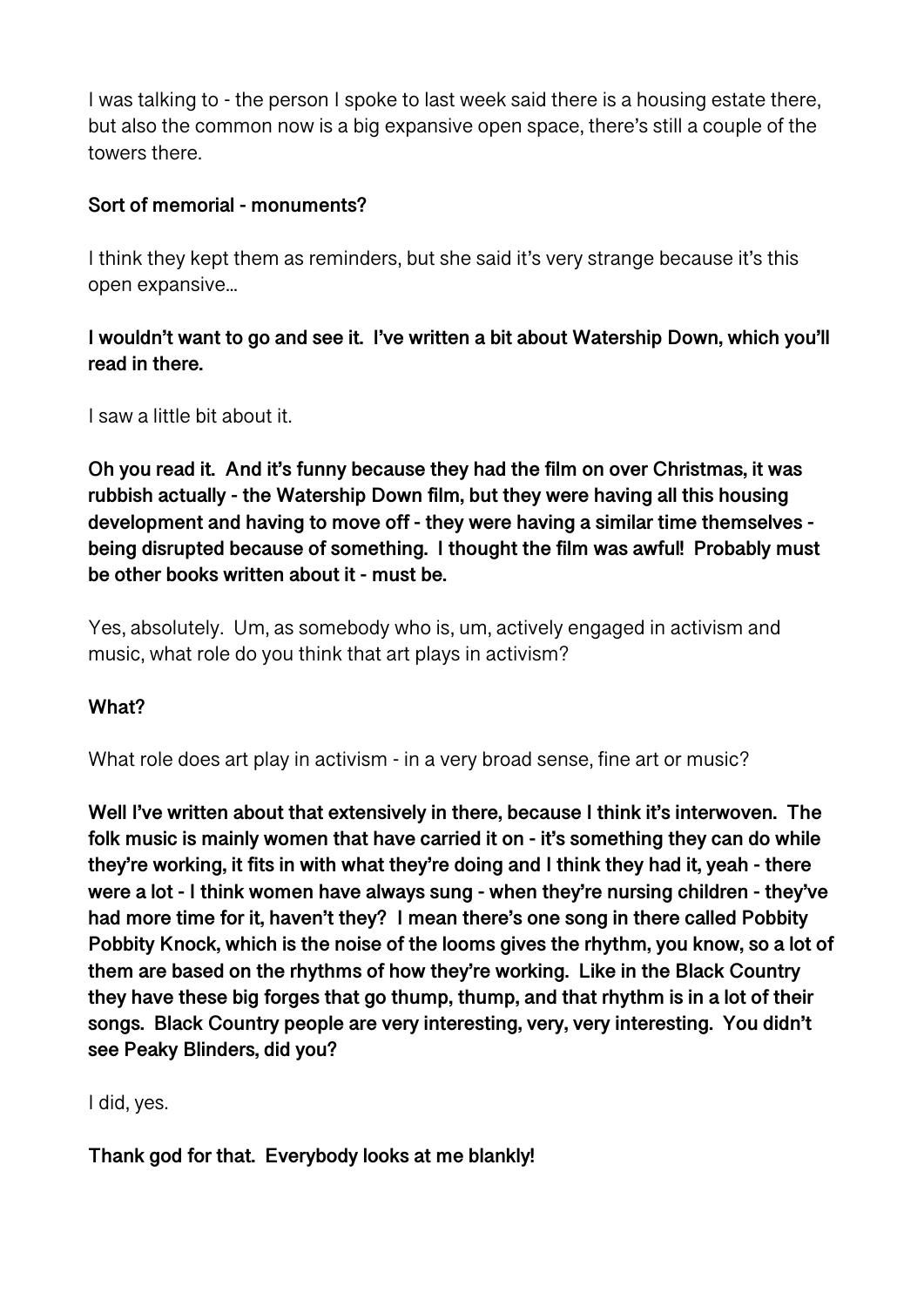Oh really?

# **You know it's from a true story?**

No I didn't.

### **Did you see all of it?**

I've seen the first bit of it, the first season and a bit.

**Well do you want to switch this off while I tell you about it, because it's not to do with this project! So it's nice to find someone else.** 

Yes go on.

**They were Romanies - one was (inaudible). And one someone else and they were called up for the First World War, so in the beginning of the film you see them all in their caravans and wagons, and I missed the first two or three, and they went to war they went to the First World War and they came back completely damaged and really damaged because of what they've seen - well you know what it was like. And they started to act up and get very, very violent - very nasty. So that programme wasn't just about - you know it was about a lot of things, but then they got involved with gambling and things like that, and there's some very strong women in it as well amazing. And then they got masses of money - they became very very wealthy, and they there were all these rivalry fights. I didn't see all the last season, but he'd got involved with the mafia, because some of the cousins had gone to America and made a lot of money. So the new series which is starting I don't know when, is how they are now, I'm not going to tell you what happened when - half way through, because it'll spoil it, but there are some amazing shots of real Gypsy weddings in proper wagons - going along the cobblestone streets, and then the burning of the caravan and everything, and every now and again - I can't remember his name - Cillian..** 

Cillian, that's it.

#### **Gorgeous, wasn't he!**

(Laughs)

**Every now and then he sort of, he goes wild, he goes back to where their site was, they light fires and they revert to what they used to be, and talk about it. But a lot of people missed all of that - they just saw it as a gangster thing. Oh it was amazing! I**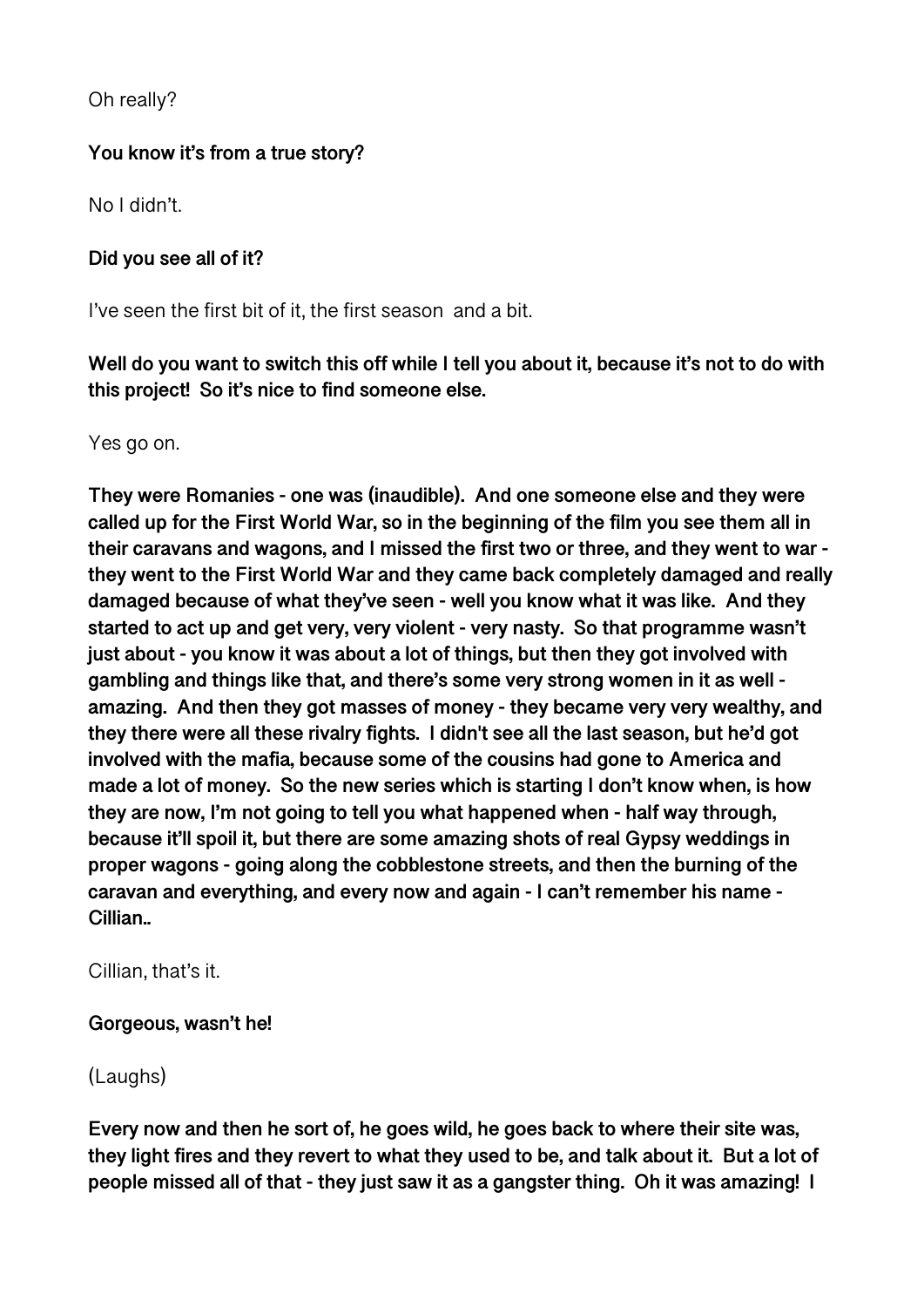**can't remember the name of the woman in it - gosh she was incredible. She sang a couple of times in it as well, earlier on. There was a lot of sex in it! Very explicit, wasn't it! But the woman who ran that big pub, gosh she was amazing. And they had Tom Waits singing as well. Do you know Tom Waits? A really amazing American folk singer with a really deep rough voice - you ought to listen to some of his music, it's amazing. Yes they used a lot of his songs in the background. There was everything I loved in that, you know. Yeah.** 

You've inspired me to go home and watch it now - watch the rest of it!

# **Do you have a library of films? We had a lot of videos in Ruskin.**

Everything's sort of online now, so you can access things digitally.

# **Oh so you could get the box set and watch them? Take your time over them?**

Yes.

**Oh that would be a good thing to do, wouldn't it! Because the archives at Ruskin were down in the basement. I have privilege to have that - to use that little room, and it was just lots and lots of LPs, a few books and magazines and a really grotty little record player - like dansette sort of thing, record player. It was just amazing, absolutely amazing. I was very privileged. I don't know where it's gone, because they would have moved it when they sold Ruskin's building to Exeter College, so I don't know what they've done with it.** 

Oh, I didn't realise Exeter owned that now.

# **Owned that building.**

Right.

**Well Ruskin didn't have a lot of money, and buildings never come up for sale in Oxford, and this woman, who I actually happen to know, because I used to sing with her, she was from Warwick University - I think she was the principle. She was sent in - I think she was head hunted to go in, because everyone was going to be against selling Ruskin, so that's what she was there to engineer that, and the only they raised - I've forgotten how many millions, paid for them to build, well they'd already got the place at Headington, build this wonderful student accommodation, luxury apartments that they rent out and it's beautiful down there. Um, it was the right thing to do actually, the only thing is that Exeter promised we would always have a room there for us, the alumni, to be able to go in, and that's still our common room, but there's no**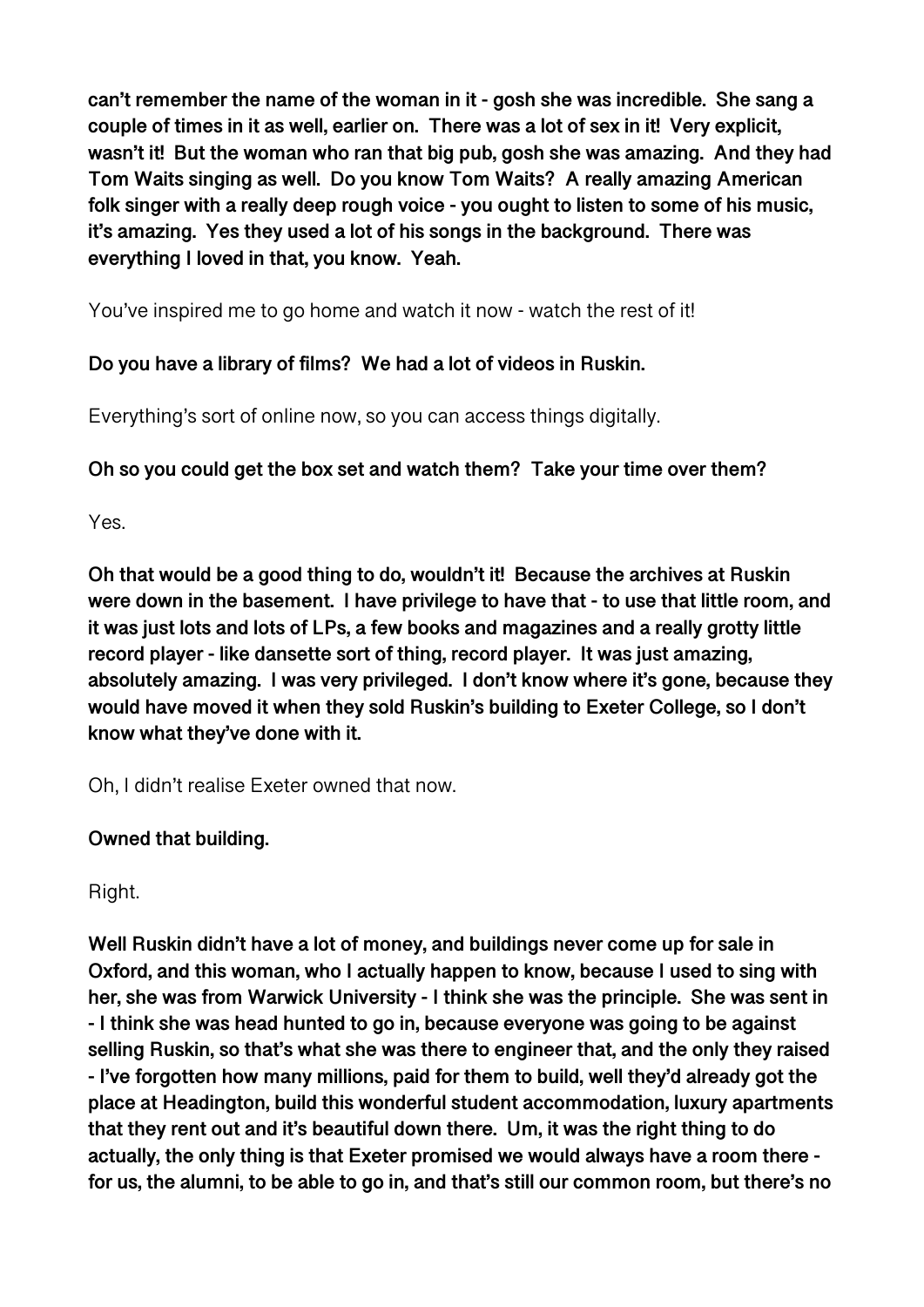**sign of that - nothing's happened. But it was lovely in that building. Yeah. And I met lots of famous people, JohnPrescott came in once and spent the day with us - do you know he is so nice, he's absolutely lovely. Very, very sexy - which is strange actually, you wouldn't think it, would you? Absolutely a lovely man. He's also dyslexic, which is not well known, so don't put that - I could just tell, the struggles he had when he went there, and then he went on to Hull university and did other degrees. But he learnt to deep sea dive so that he could support the seamen's union.** 

# Oh!

**Amazing person. Absolutely amazing. Really incredible. Yeah, and he spent the day with us, which was lovely. And they'd found his old reports, were reading them out and everything, and they were saying, what is it - a 'bloated plu-ta-teria' - is that the word I'm looking for? What expletive does that mean? Somebody had written about him. Used to get people like Colin Thaw used to pop in. Lots and lots of nice people used to pop in because it was very radical in there you know - very nice. Anyway, I'm digressing.** 

So interesting - it's easy to do, isn't it.

# **Yes.**

Um, maybe we could talk a little bit about - you mentioned in passing that some of the media hadn't been very kind in their presentation of Greenham. Is that - do yo think that was representative of the media as a whole - how they were responding to Greenham?

#### **I really don't know. I'm not really sure.**

But just in your experience of what you came into contact with at the time?

# **It was just some of the things you read in the papers, and I didn't sort of go into that very much you know. I suppose it depends which paper, doesn't it?**

Of-course.

**I must go to the loo.** 

Yes do.

#### **Shall I leave everything here?**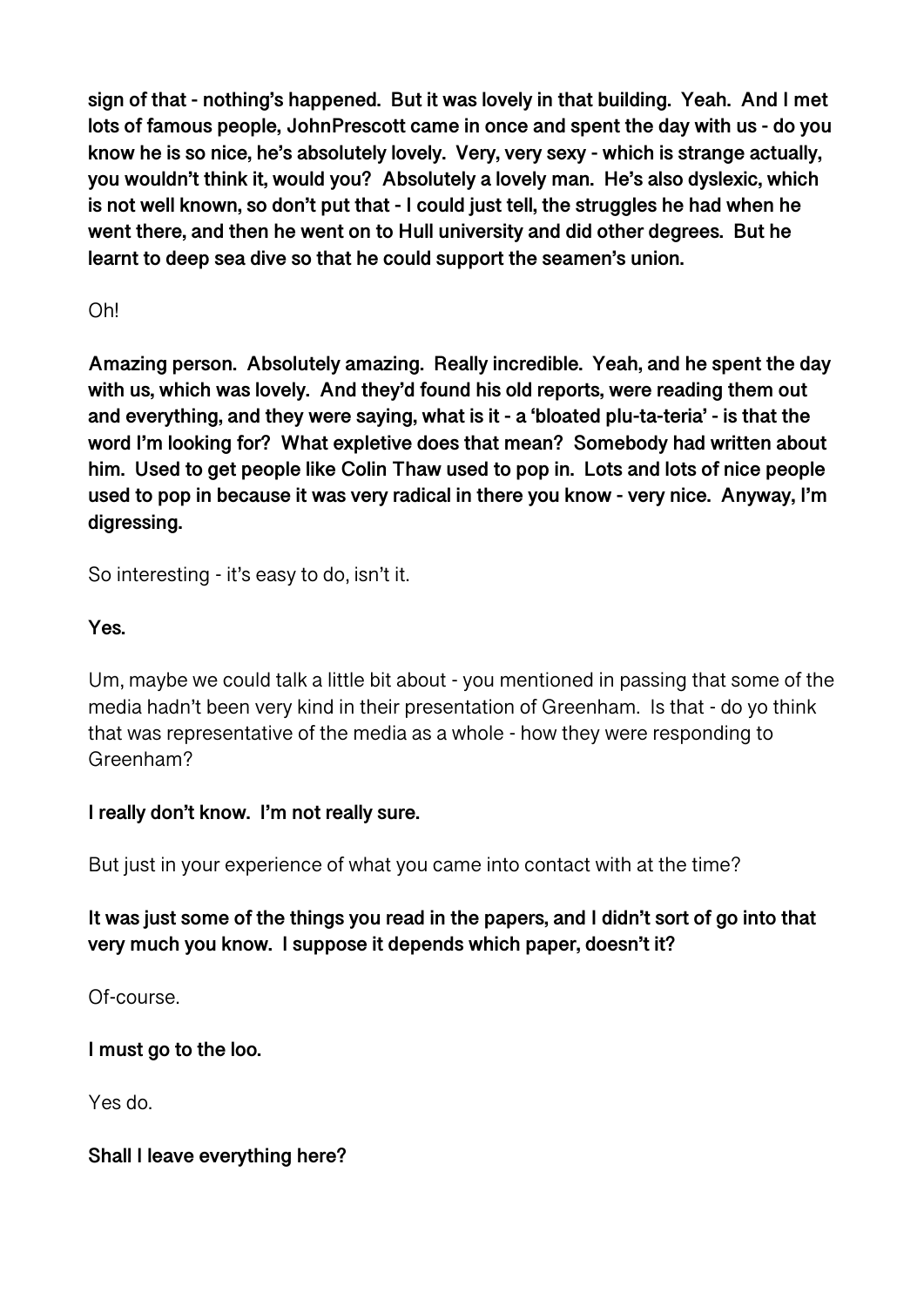Yes.

### **You can sit and read my book.**

Lovely, I will, I will. .... Hello again, we're back in.

#### **They won't want to know!**

To know all the details! (Laughs). Has you relationship to nuclear weapons changed since visits there camp? We haven't really spoken about nuclear weapons much.

**Well obviously I'm still very much against them, yes. Yeah. And er, and also particularly because my best friend is married to a Japanese man - it's pure coincidence that they lived next door to me in Leamington, because my daughter in law is Japanese, and I met so many Japanese people at that time, so I've got an affinity with what they went through, you know. And how they are at the moment, which is appalling. I mean they're not having children. They've got a whole population of mainly older people now. Whether it's something from the effect of the bomb which has affected their psyche, but they're just not having children like they used to. It's sort of like when I met Gina's grandparents, you could feel this sort of terrible sadness, I mean they went through a dreadful thing didn't they? Then they had the tsunami, as well, yeah and er, but they're lovely people. I think it's awful we're either going to blow ourselves up, or we're going to be obliterated according to the news. I feel sorry for young people, I worry about my grandchildren, you know what are they doing? Yeah. It's just, yeah. I really don't know. And I've got a great grandson as well. How old are you, do you mind me asking?** 

No I'm 25..6, 25.

**Same age as my granddaughter - one's 25 and one's 26. Yeah. No, I do worry about it all, and also I've got this terrible feeling of powerlessness. Okay I don't take any medicines. I don't go to the doctors or anything like that, I'm a vegetarian, but I do take some supplements and I spent about half an hour yesterday in the chemist trying to find something that wasn't in plastic bottles. Because huge plastic bottles everywhere, so the ones I take for my eyes - they're made in Oxfordshire, and they're made from 'tagitus' - 'tagitus' is it? Dandelion. They're sort of like - well (inaudible) stuff is all like that, and they just come in a bubble pack, a bubble thing, and um but everything else - it's all huge, terrifying. I've got this thing about people going litter picking at weekends. Instead of going for walks looking at snowdrops, and things, do something while you're walking you know. But they go on all the beaches apparently, I think that's very worthwhile, isn't it.**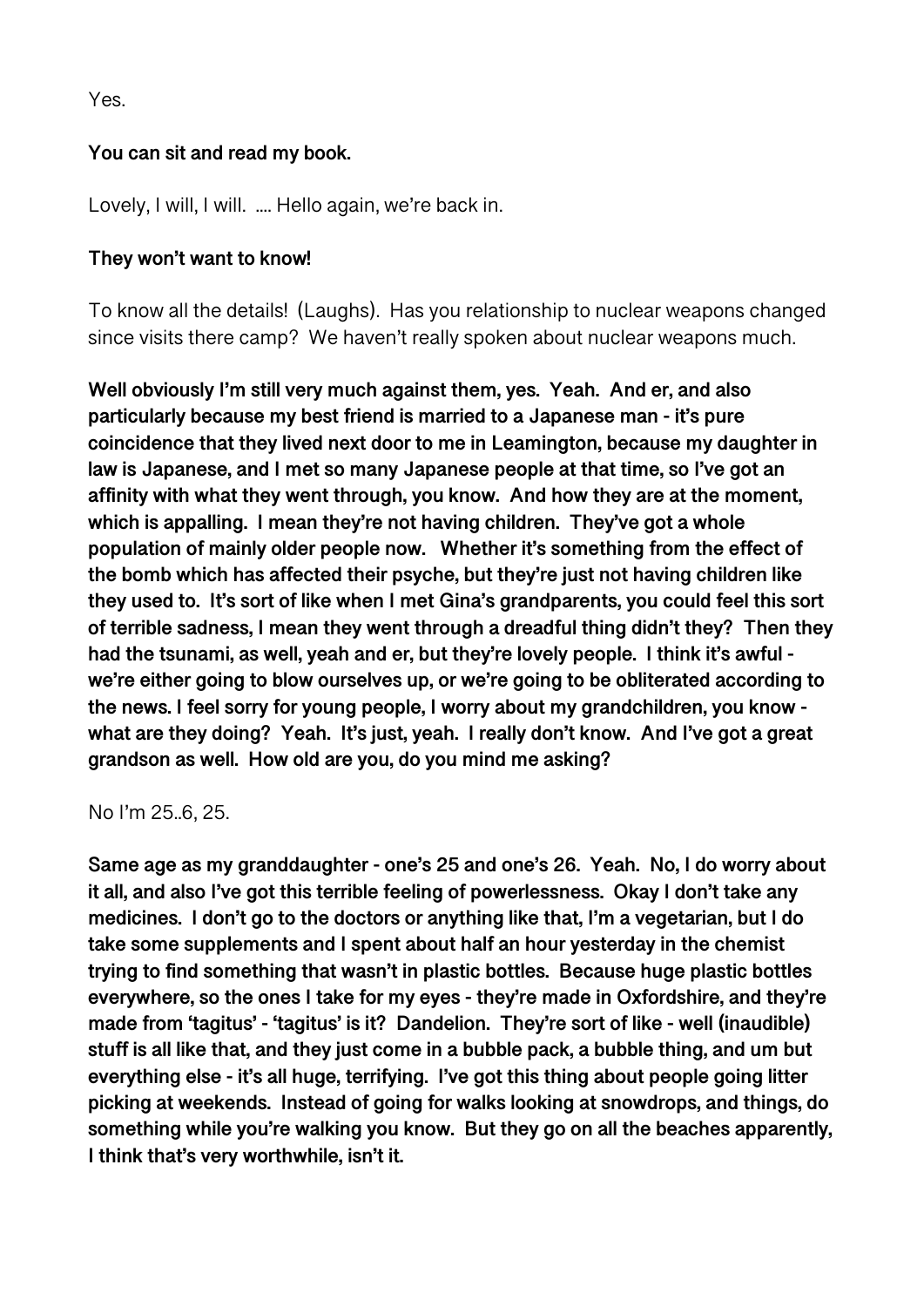#### Yes. Definitely..

**I mean one woman, she'd filled fifteen bags - bin bags, and it was everywhere - all over the beaches. What did I buy the other day? Cotton buds, and I thought I'll never find cotton buds because my daughter said there are some with wooden things now. So I did find some - Superdrug do them with wooden, but they're in a plastic box! So I've dispensed them into a pretty little pot - fancy jam pot, and put them in that with just one poking out, which I thought was quite clever. But I don't feel we can do much about it now. That's how I feel. Yeah.** 

Sounds like you've been a really committed activist throughout your whole life..

**Well not so much an activist, but personally doing what I can, you know. And I think that's a lot because I'm a Christian, so I've always championed the underdog, and because I was very much the underdog myself, you know, sort of - yes, I've always been on the side of people like that... being fostered and not very happily, I think that's what it is, always championed the underdog. And of-course my parents who brought me up were't like that at all, you see. I think they thought they'd got alien. And unfortunately - 'course they didn't call it dyslexia in those days, it was called being educationally subnormal - they used to say - if you couldn't read or write very well. I didn't learn to read until...** 

What an unkind way of describing someday.

**I didn't learn to read properly until I was 8, and of-course I never stoped then. It was amazing, but um, and they were very academic, and my brother - as I call him, in that family, he went to Manchester grammar school and he went to Cambridge, and he's an MA. He's nearly 92 and he still plays chess, he doesn't do computers or anything like that, I'm pleased to know it actually because he's so clever. He won't have anything to do with it, I don't think he's even got a mobile phone. He plays chess with his friend who shared the same landing when he was at Cambridge - they called them landings then, you know, with um, Bob Hattersley and Richard Attenborough whose father was a don at Cambridge. So he still plays chess with Bob, and they have this letter comes backwards and forwards every fortnight. I think it's lovely. Quite a gentle way, but he's really mellowed as he's got older, he was horrible to me! Foul! But that was, I think it was just me because I felt like an alien there - I think that's why I've always gone to the underdog side of people you know - the poorer people.** 

It's interesting that you link your activism to being Christian, because the lady I interviewed on Friday was a Quaker and she was...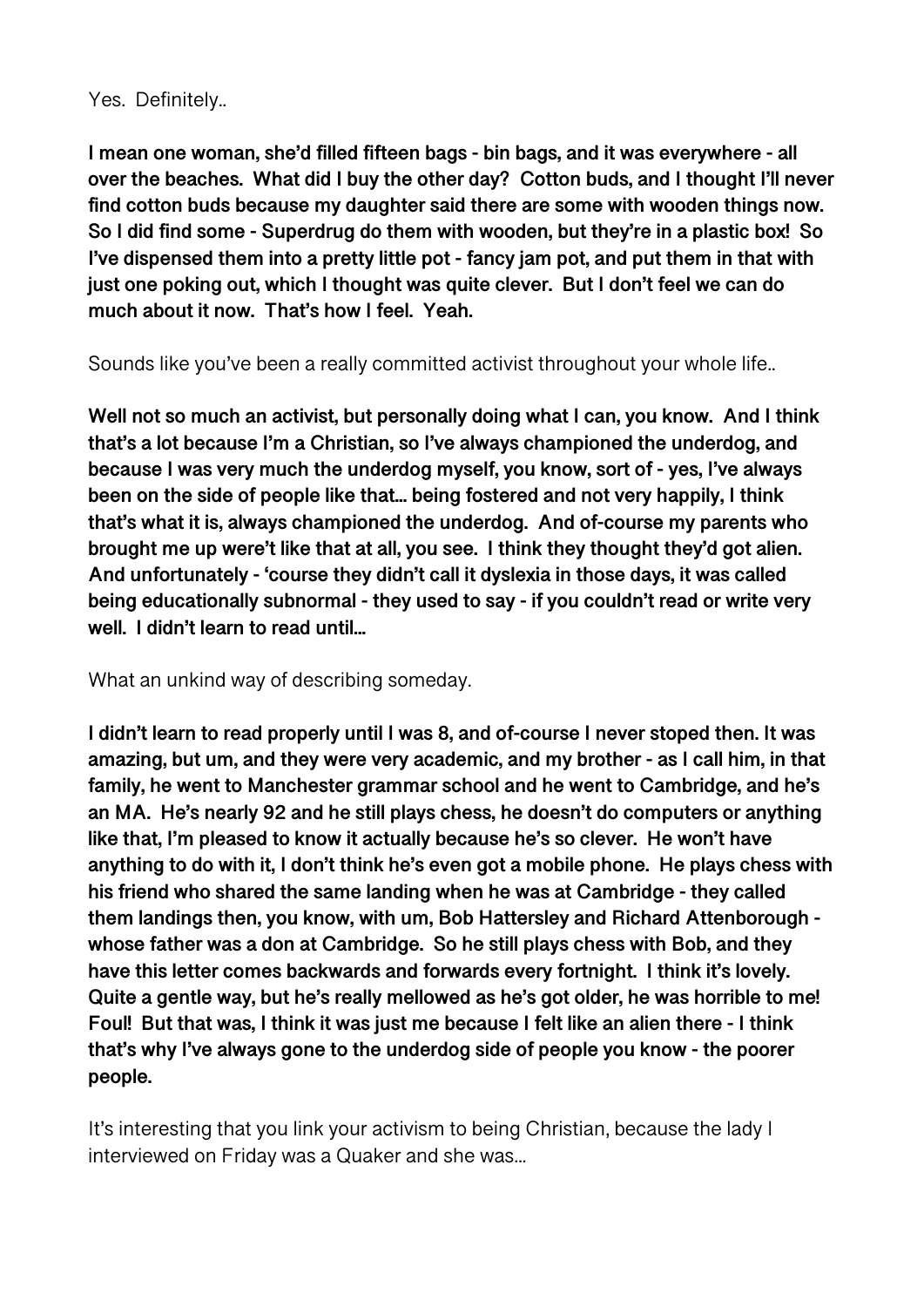### **Oh they were very much into it...**

And that was precisely why she went.

### **Absolutely.**

Did you get a sense when you were at Greenham, or sort of around that time, that religion played quite a big part in activism?

**No, because I very rarely bring it up in conversation, because of - just because of and of-course the Quaker thing comes into it, no it's not anything I normally talk about it, because so few people are Christians now. It's strange, isn't it.** 

And at the camp, at the time...

**Never heard of anything. I mean they might have had a little service, or a visiting minster. I don't know, I wonder if it did feature there. It would be interesting...** 

It would be interesting to know...

# **It would, wouldn't it. I would have thought the local churches, or maybe they don't want to get involved in politics. Could be, couldn't it.**

I know that some of the local Quakers set up - almost pay as you go showers, where you put coins in to have a hot shower - they built them in the halls, the Quaker halls, so that the women could go down and have a shower. So I know the Quakers locally seemed to be quite supportive.

#### **Was this in Oxford?**

No, this was at Greenham .

# **Oh at Greenham. No I didn't know about that.**

At the time - I think the Quakers were quite active in being as helpful as they could, but I don't know much about - it would be interesting to follow that up.

# **It would be, wouldn't it. Well there's the Quaker's Meeting House here in Oxford you could perhaps speak to somebody there about it, couldn't you?**

Yes, absolutely. Um, is there a moment or an emotion or a picture that particularly sums up Greenham for you, when you think about it?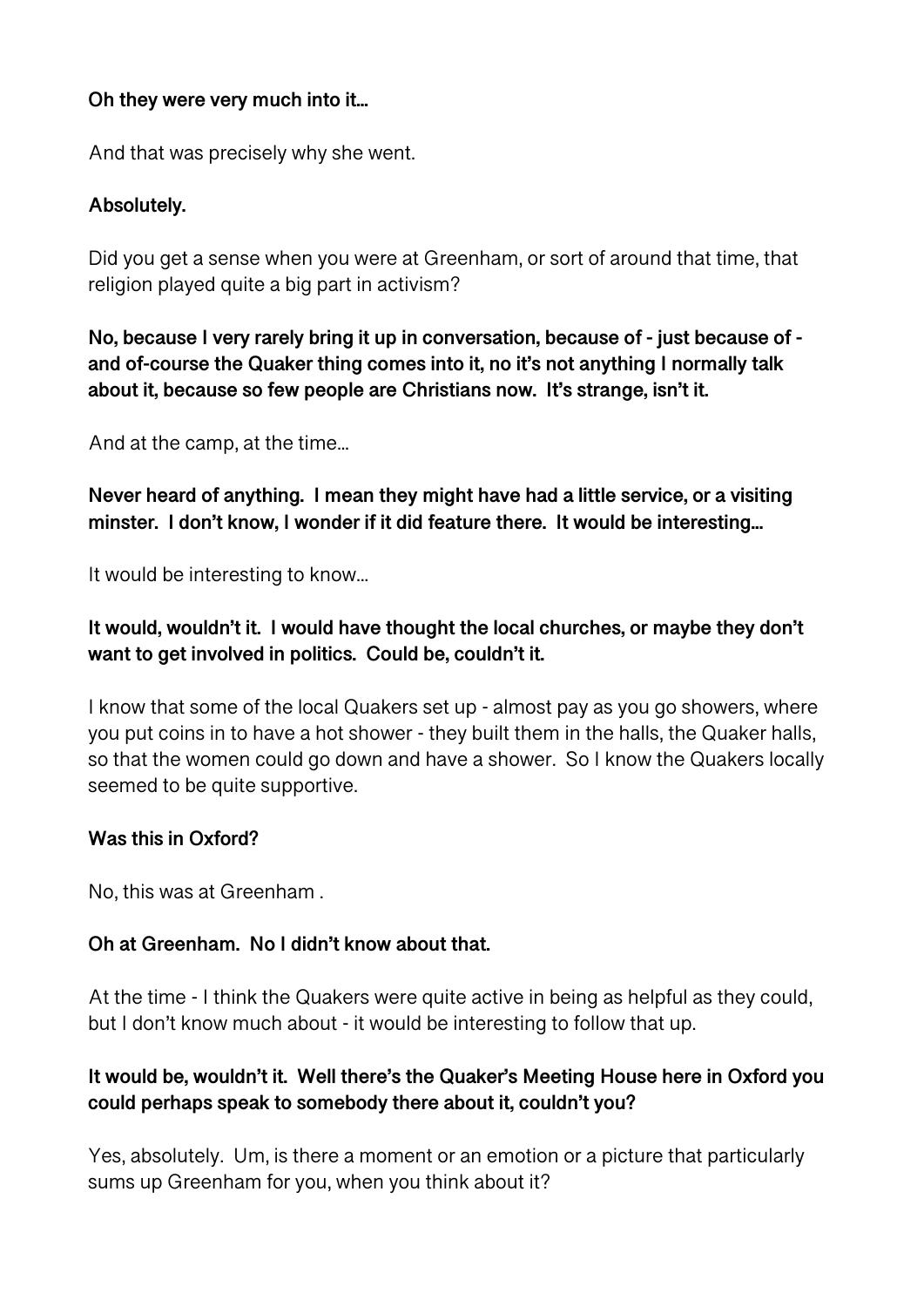Well I love the policemen with the daffodils - it's my favourite. Wouldn't it be lovely if **he turns out to be my friend's father or father in law or something?** 

That would be such a lovely full-circle.

**Actually I'll ask her to take a photograph of him, send it to him, because it would be nice, wouldn't it. I go to an art group, and they're all terribly excited about this because I never miss the class, but I missed it because of this happening.** 

### Ah thank you.

**Not today - later on, and I rang my friend who has a mobile phone, who lives in Oxford, because they're not people from Banbury that go to this - they're from all over, and I said, 'Oh, can you tell Rachel sorry I'm not going to be there today, I won't be having lunch with you, because I'm being interviewed about Greenham.' Oh she said 'Hang on', she put it on loud something for everyone to hear! (Laughs). They were all very excited about it.** 

### Were they involved?

**Don't think so. But tomorrow when I see them they'll all want to know how I get on, and I'll say 'Was anybody else here involved?' Except for my friend's father or father in law.** 

Well we'd love tot talk to anybody who was involved and interested to speak about it.

**I'll ask Ian what he thought about things - my son - and I can make a note of that. Yes. But um, no I think um, they went to Molesworth as well which was - I'm not quite sure where it was. We went there by coach, coaches took people you see, that's the thing...** 

Do you know who organised the coaches?

**Probably the local CND groups, which there were you see - we used to go to CND meetings, we used to go to Friends of the Earth meetings, you know - for a long, long time. In-fact when we moved off our boat and went to Banbury, the first thing my eldest son, who is a Buddhist by the way, the first thing we do to make friends is we joined CND and we joined Friends of the Earth, and we saw the same people at each one! And they became all our friends. He's a Buddhist - proper Buddhist, he's a monk, and he speaks um, quite a good bit of Japanese, because his wife was Japanese - she's sadly gone to heaven. Er he speaks Cantonese and Mandarin, so**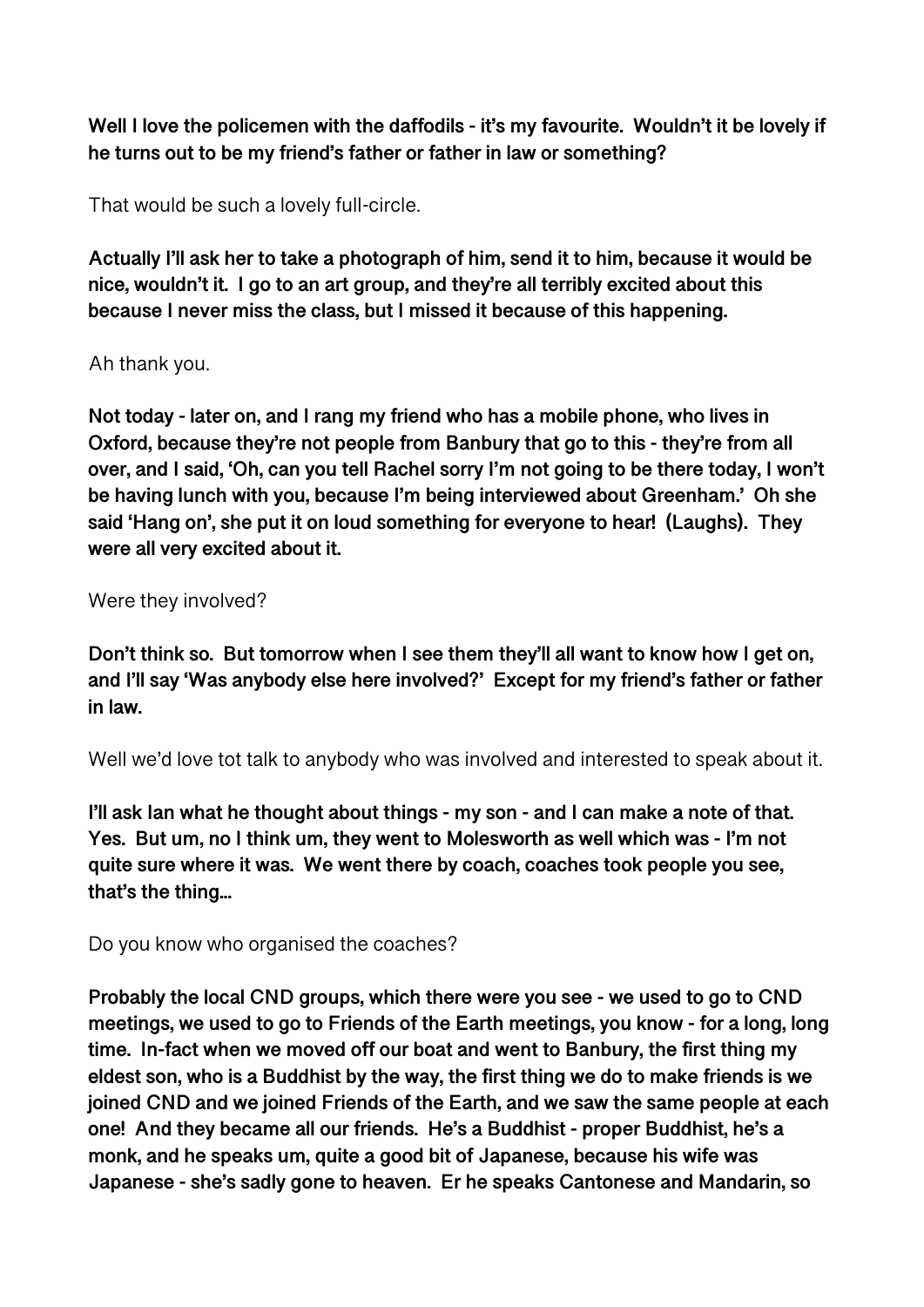**he spends quite a few months there every year, not in Hong Kong, a place called Lantau Island - I don't know if you know anything about that? It's a wonderful island with a huge gold Buddha on it - all the tourists go there to see it and um, so that's his main monastery, where he was actually ordained. But he does a lot of chanting, because he was a singer as well - both my sons were choristers, and so he does a lot of amazing chanting in these different languages. And he says it's terribly similar to Christianity in a lot of ways, you've got people eating, there'll be something to drink, there'll be a table - like an altar sort of thing, and cloths over, he said it's so similar the world over - all these different religions. I've noticed it when I've been to Hindu-y things, it's all terribly similar. Yeah. (Laughs). One of my aunts - I did have a couple of nice people in the family that brought me up, she used to say to me 'In our father's house there are many mansions', she used to say, which is true. So that's what he does, I had a card from him yesterday. They take weeks to get to me because he's in Thailand now, giving some lectures in a caves complex somewhere - can't wait to hear that! Yeah, he does quite a lot of lectures out there. He's, he's going to be 65 when he gets back - he'll get his pension at long last. He's got a cottage in Wales, oh, um, Newcastle Emlyn - do you know Wales at all? It's lovely, very Welsh speaking there as well. He's got a nice little cottage there. He's coming home at the beginning of the summer before it gets too hot.** 

#### Your family sounds just fascinating!

**Actually they are, I've not even touched on it - we'd be here for months if I told you about my real family that I've found, my own proper family, and everything like that. My daughter did all the research, it's just incredible - on family history. Oh god we've got the most - I've got one set of papers that I've got to go down to the Imperial War Museum with - one of my real aunts who was captured by the Germans during the war, she was teaching there in France. Because they were teaching nuns, had professions. I've got a tape recording of her telling me about her experiences which is just for the family, you know, and all these papers, obviously somebody at her convent must have had them all printed out for her, and the originals - the newspapers cuttings about these nuns coming back, they were swapped with German prisoners at the end of the war. It took nine weeks to get back to England through some circuitous route. I've got pictures of them and they look so thin and pale, these poor sisters, so that's another amazing story. But I'm going to take the originals down to the Imperial War museum, they're beginning to break up a bit, and I can keep copies and they can have the originals. Oh no, but you wouldn't believe it we are, my real family were incredible, they've got everything in it. Whether it's because I've had to discover them bit by bit, or they gradually came upon me. It's my daughter that did it, because I didn't even have my birth certificate until I was 18. I had to get married with assumed names and things like that, and it's now it's easy - if you said to me 'I was adopted', I could say 'Go on the Internet, you'll find somebody**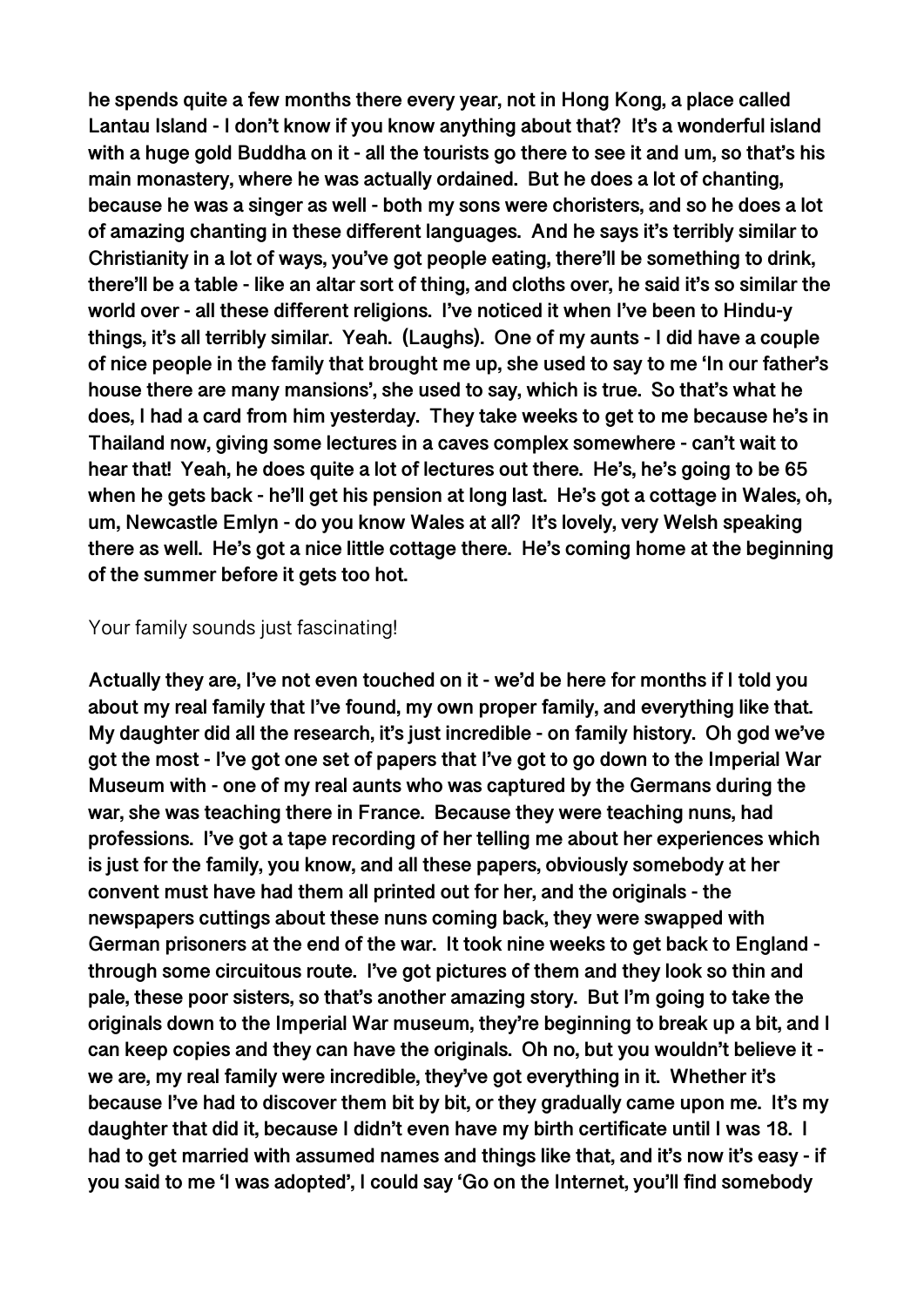**that evening', which is fatal because I've seen it happen. That's how easy it is now. She had to do it by looking through the records, parish records and Creed Books, which were enormous workhouse books like this - which you can go in and see if you go to um, Somerset House, or places like that in London - Creed Records they're called and um, they're huge and as children were entered into these places, homes or taken in off the street, all in copperplate writing - all about the, what religion they were, where they'd come from, and then a few days later it'll say 'Discharged back to mother', and then a bit further 'Found on the street with other and several other - all back in again'. You could write millions of novels from them. They're just incredible to look at. The one I was in was called The Waifs and Strays - that's emotive, is't it! (Laughs).** 

#### It's very Dickensian.

**I know! My son and I were, I said 'Let's form a folk group and call ourselves The Waifs and Strays'! It was Dickensian then, before the war, it really was, and the fact that somebody could just pluck me out of somewhere like that and call me what they wanted without any paperwork. I mean there were so many families. I met a lady in Banbury one day - she must have felt some affinity, because I was waiting for my coffee in Debenhams and she said 'Let me buy you your coffee', which is sweet of her, so I said 'Thank you', so I thought I'll go and sit with her. And she looked at me and said 'Now I was fostered' she said, now whether she'd pick something up off me, I don't know, because I'd never met her before. She was about my age, and she was one of twelve children - all taken in somewhere in a village in Oxfordshire, all in to a 'Tog-H' (spelled phonetically) Children's home, which I'd never heard of - that used to be something to do with the church, didn't it - 'Tog-H'? It was funded by a man who found a girl, I think he was a minister - bleeding to death after having been given a bad abortion, and it made him set up this thing - awful things happened in those days. I think they're called - and she was one of twelve children from one family. All just taken in, because there was no money, I suppose. Yeah. That's why I liked family history. Fascinating. Anyway, you should tell me more about you, actually - I'm sure you've got just as interesting a life.** 

#### I don't think I do in comparison!

#### **Well you've only just started, haven't you.**

Well talking of legacy, maybe a nice way to end up talking about Greenham is maybe you could explain why you think it's important we remember Greenham for subsequent generations? Why is this project worthwhile, why are you here?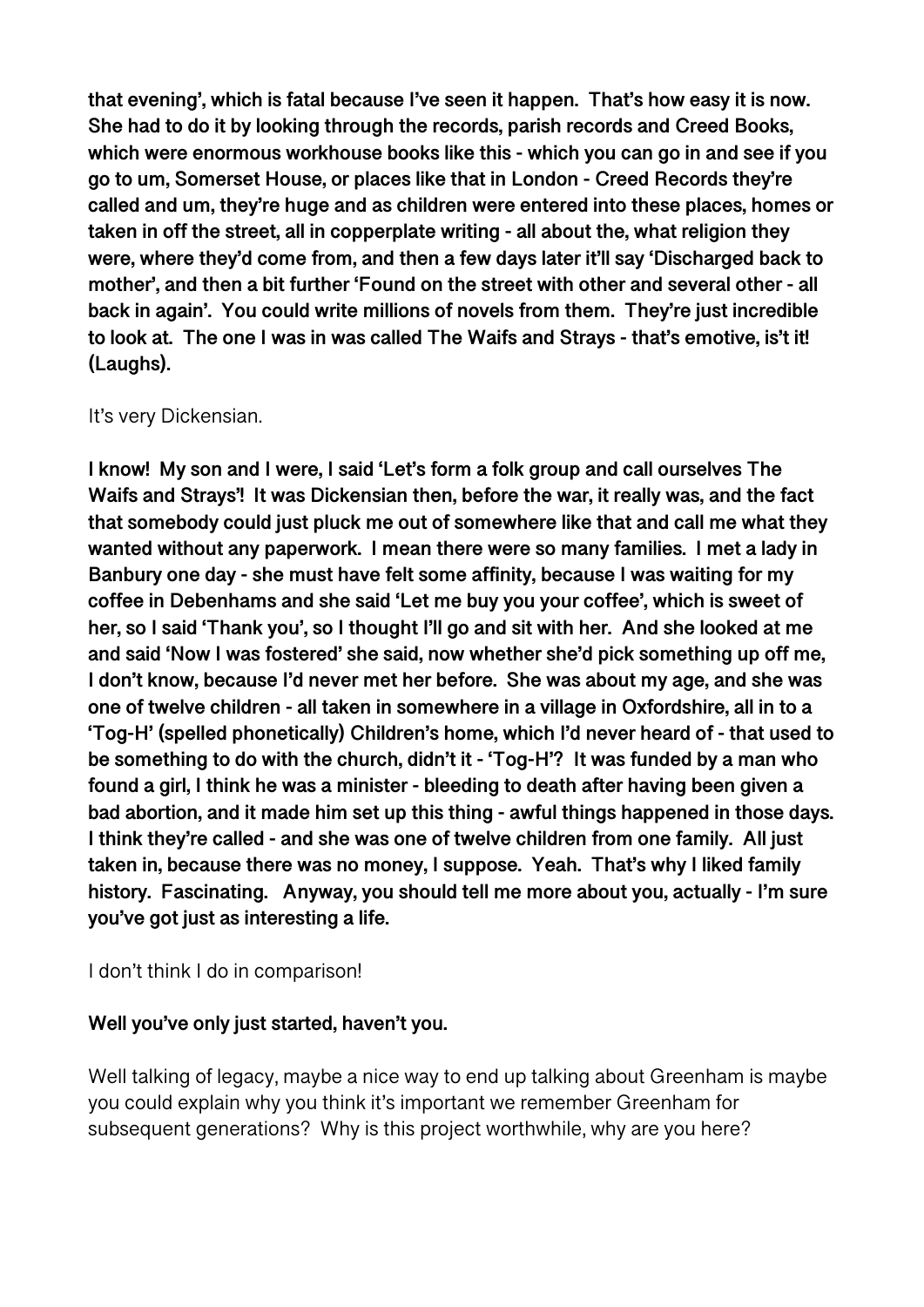**It's so important, it's as important as the match girls' strike and the miners' strike, any of those things. And um, the Welsh women who went on the beaches with the red flannel petticoats, you know - you grew up with that did you at school, things like that. So women have been amazing through history, haven't they - doing things like that. And there were one or two women soldiers, weren't there, who went to war - I can't remember their, I read an amazing book about one of them, I can't remember her name, and they never found out until they were bring laid out - when they died, you know, that they were men, or women or whatever, you know.** 

#### Wow.

**I think women have always been very strong on that front, I think it's built into us, because of nurturing for the next generation, you know. It's like I said I'm worried sick about my children and grandchildren and great grandchild, I don't hear men talking in quite the same way about it - I haven't heard my sons say anything like that, actually.** 

#### It feels very personal?

**Yeah, I don't think they take it quite as personally, because I think probably our role, naturally, in nature, is to nurture the children in the hearth, and you know - that sort of thing, you know, yes. I was just talking to Charlie outside, because he was in a children's home as well, he's always there every day in his corner, you know, and he was in one of the Church of England children's home, and he said, he's only 82, as well - he's younger than me, I said 'I'm more frightened now than when the war started' - when we were both about nine, because everybody was so frightened, all the adults - the fear everywhere, we were in Scotland then and he was saying he remembers sleeping under a big iron table - they were called Anderson shelters, they were made, and like the whole family would be underneath that with a bucket and bits and pieces of food, and you could be there for several days while the bombs were going on. And I said I'm feeling that fear now that I used to feel then. The way things are going, and he was saying the same. Yes. And er, I never thought it would end up like this, I thought things would get better, but I don't think they really have, have they? Unless we get a bit of divine intervention or something!** 

So do you think we've learnt from things like Greenham common?

**Um, well that I don't know - we'll have to wait and see what comes out of all these interviews, what people say. Um, I've certainly learnt, but necessarily from that - from the whole thing, sort of doing women's studies as well - women teach you a lot. That's a fascinating course to do, actually (gasps), covers everything, absolutely**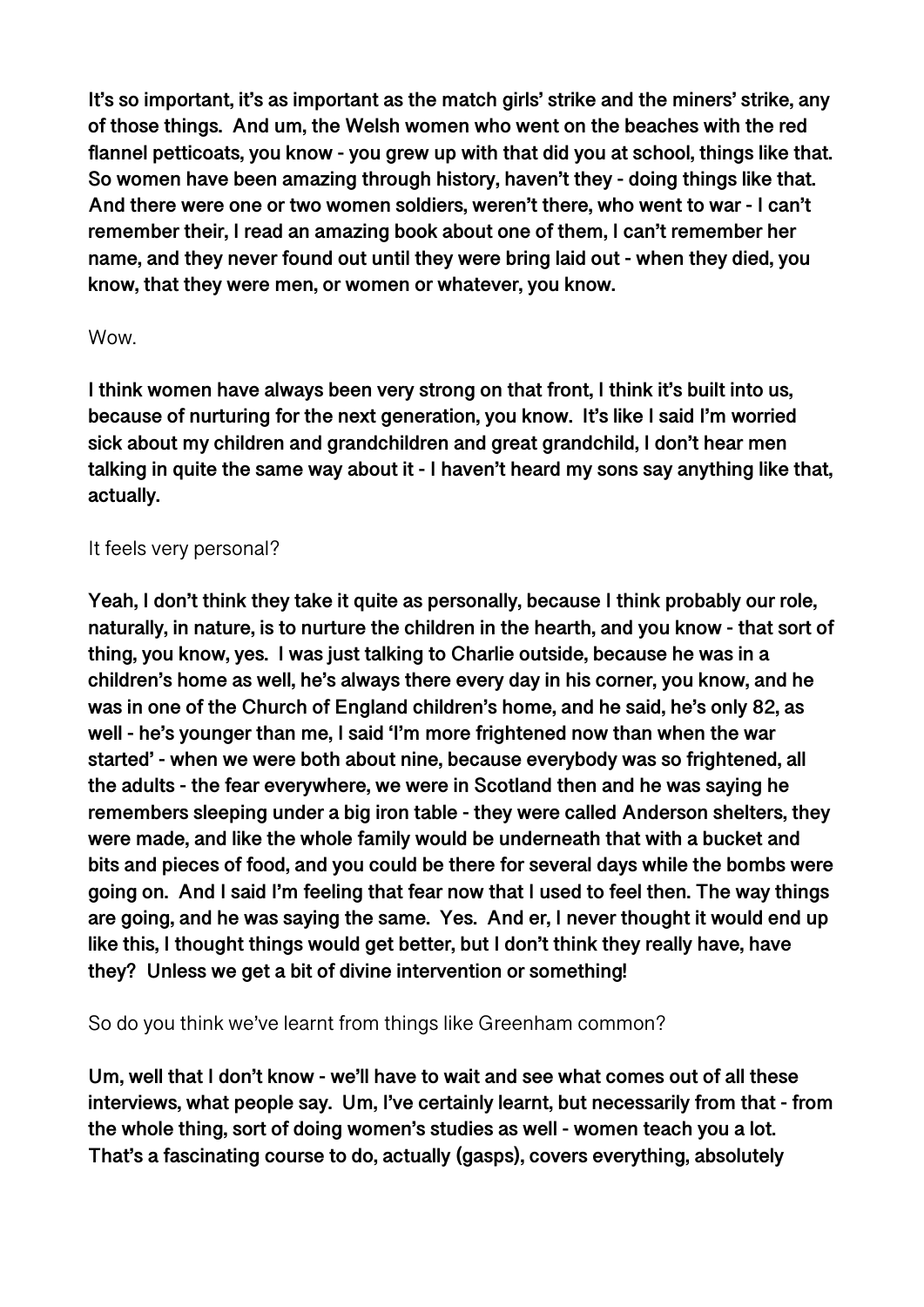### **everything - really, really good. I'm so glad I chose that. But you're doing English Literature?**

I am now, but I did my masters in Women's Studies, here.

### **Is that how you came to get this interviewing?**

In a very kind of broad, round way - so I worked with one of the organisers on a project about Suffrage, and we went round and interviewed women about kind of their responses to it today, but we were put together because she's a Theatre maker, and she's very interested in staging women's experiences that have been lost or covered up in history, so we both had that shared interest, and then were put together by the theatre to go and do that project together. So from working there she's then brought me in to this one.

**Oh, I've got a woman friend, in fact I ought to ring her this week, who does plays about the canals, and takes them round, you see. Yes. I've got to ring her this week about something. It's very interesting the story of the women on the boats - who took over from the men, who went away, that's another - it's only because I'm older - I'm not particular clever, I've just got all this junk inside me. It gathers moss, you know, as you get the experiences, you know.** 

But I suppose you're open to it, so you hear it and you see it and you can share it with different people. There are lots of people who would have heard or experienced, or come into contact with those women's experiences that for them it wouldn't have been important, and they wouldn't have remembered them, you know.

#### **Oh I see what you mean.**

So the fact that you took them onboard and are sharing them with other people, that's incredible.

**I think it's because of my funny upbringing, and the age that I last saw my mother, and not knowing where I'd been taken and why. I used to do counselling for people that had been adopted or fostering, being reunited, which is a whole huge subject, loaded - you know, so I did it for about 15 years with people at NORCAP - National Organisation for Adoptees and - oh I can't remember what it is, and this thing that came very much up when we used to talk about it, and my niece has got two adopted children - I was telling her and she said 'They're always listening', and that was always me - I'd always be listening at the top of the, because they'd been taken away from their mother and remembered her, and didn't know why and all that stuff, but I was always listening, and I'll never forget one day, I was listening to my mother - as I call**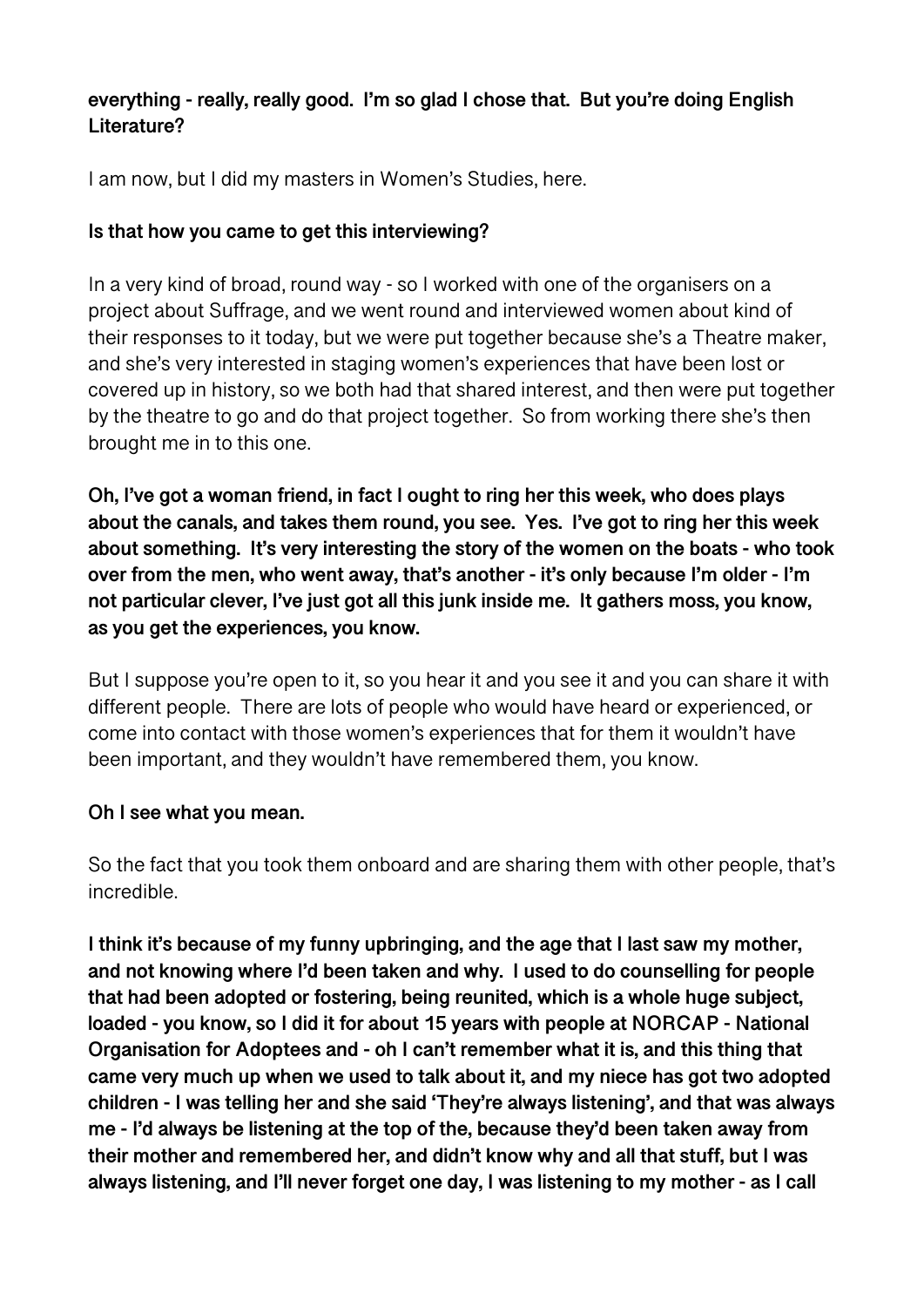**her, talking to her sister about me and saying how much she hated me, in-fact she said 'I detest her' (laughs). I mean it's awful isn't it.** 

### Cruel actually.

**She was one of those, dour is not the word, but very very harsh Welsh women - you know, they can be, can't they. Quite sort of bitter. I'd like to meet her - if I could meet her in heaven I'd like to say 'Why did you hate me, what had I done wrong?' And I'd like to meet my real mother and say 'Why was I taken away from you?' But yeah, I woke up the other morning and I - because I was thinking about this Greenham thing, and my husband - we were divorced before he died, but we were separated for about 5 years and we remained friends, because I was living on the boats, and he used to lend me his car and things like that, and I used to meet him about once a week and go for a drink with him - I mean we'd got three children in common, you know, and he was a poet as well, a published poet, a very brilliant man. And I woke up the other morning and thought 'Oh I wish I could talk to Michael, I wish he was here, I'd love to tell him what Jean is doing, or what my son is doing - his son as well, I'd love to be able to tell him what everybody is doing in the family'. I don't know why I suddenly thought of that, you know, because he's been gone a long time, but it's because all this is swirling around at the moment, you know - all this nonsense is going on, you know. Yeah. But you had a happy childhood, did you?** 

I did, well my parents did split up so I don't see my father.

# **Not at all?**

Not at all, no, no, but I, my mum and her sister, um, had been very supportive and very caring and made me feel very safe and loved, so I feel like it was difficult as it always is when your parents separate, but happy. And now I'm very happy, and I think a lot of that is from the support and the love that they gave me when I was younger.

**And did you find doing Women's Studies helped you as well? Because there's so much - I did, I found that very useful, especially when we had our discussions, you know, I found it very very helpful - listening to other people's experiences.** 

Absolutely. To be around like minded people who um, who see the value in - or share your values and your interest and belief in women and their ability to do incredible things.

**I think we started up, I think there were about twenty that started the course, and I think we ended up with about seven or eight - people drifted off. But one of them she was a firewoman.**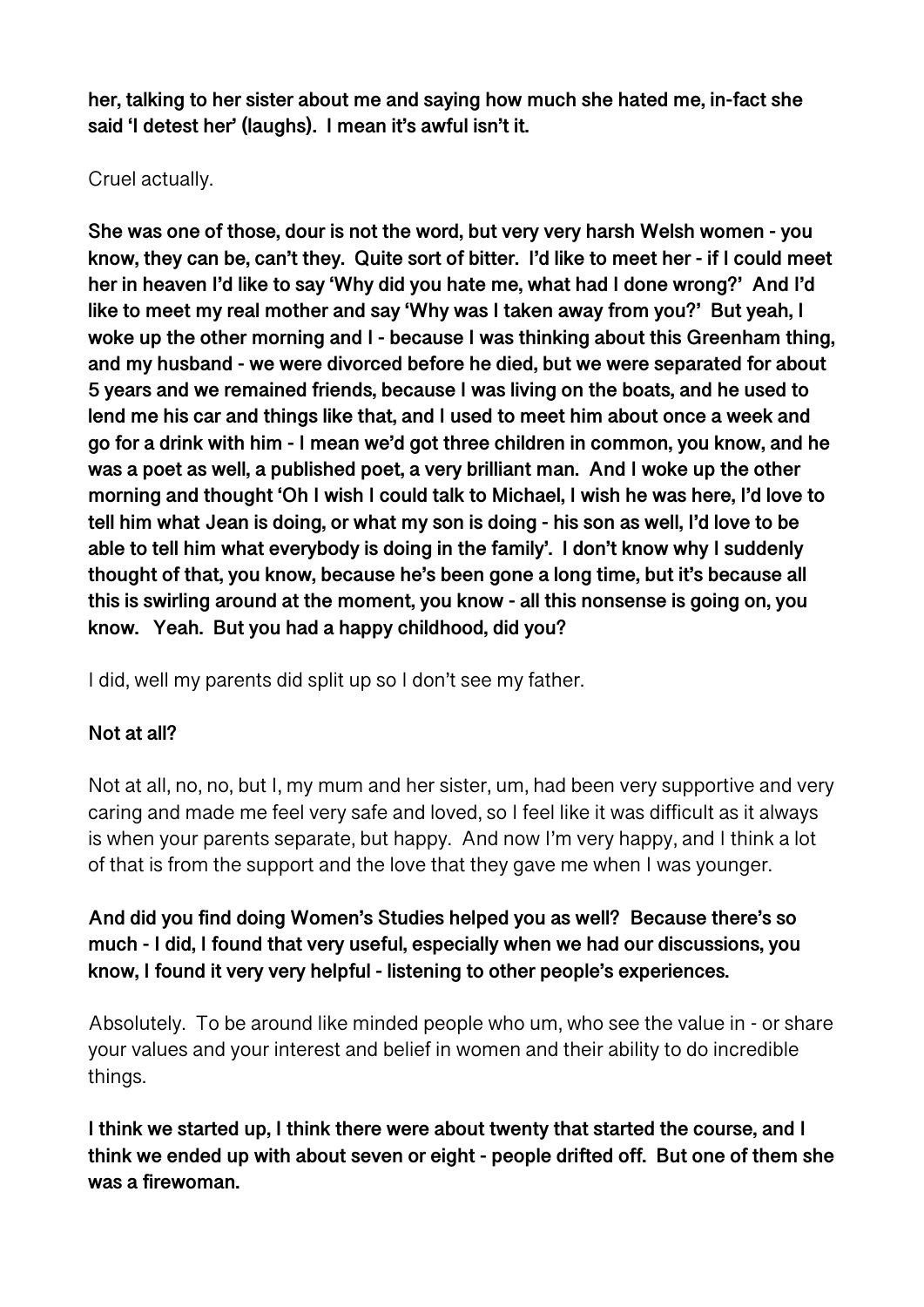#### **Wowl**

**Jo - she was just amazing, and she became, not the mother figure, but the leader, she was strong, you know, I remember once somebody had slipped on the stairs and was in danger of throwing me back with her, and she came and she grabbed hold of me, picked me up and moved me. She was amazing. She went back to do her MA afterwards - I didn't want to go back, you know. No. Do you get good food where you are?** 

It's mixed. I'm vegan now. I used to be vegetarian, and that was okay, but now being vegan - they're not very good at accommodating.

### **Not yet.**

Not yet. They're getting better slowly.

**Well I've always been vegetarian, but all my most of my family are vegan now, in-fact my daughter she used to really - I've never liked meat, never wanted meat, but she used to be a really big meat eater, and she suddenly became vegan last year, and I was a bit worried, but she's a marvellous cook and now both her children - the 25 year old and - they're all vegan down there. We had a vegan Christmas! (Laughs).** 

That'll make - when Becca hears this, who is one of the organisers, she's a vegan as well, and she'll be loving that we've managed to get to veganism.

#### **It crops up everywhere, doesn't it!**

Yeah.

**My son - my eldest son, that's Ian, Ian and I love food, we love cakes and we love cheese and cream, and he said he can't imagine going to somebody's house and somebody's made a lovely cake and not being able to have it, so we're sticking with that, because we love cooking, you know. So I do have two eggs a week, but I love cooking anyway. I bet some of it's awful, some of the food. But we had a lovely Christmas. But her husband eats whatever she's cooked because she's such a wonderful cook, but he's got a shelf at the top of the big fridge - it's one of these high ones, with a cloth over it, with - she cooked him a ham and a small beef thing at Christmas, and I couldn't even stand the smell of it in the kitchen.** 

I'm exactly the same.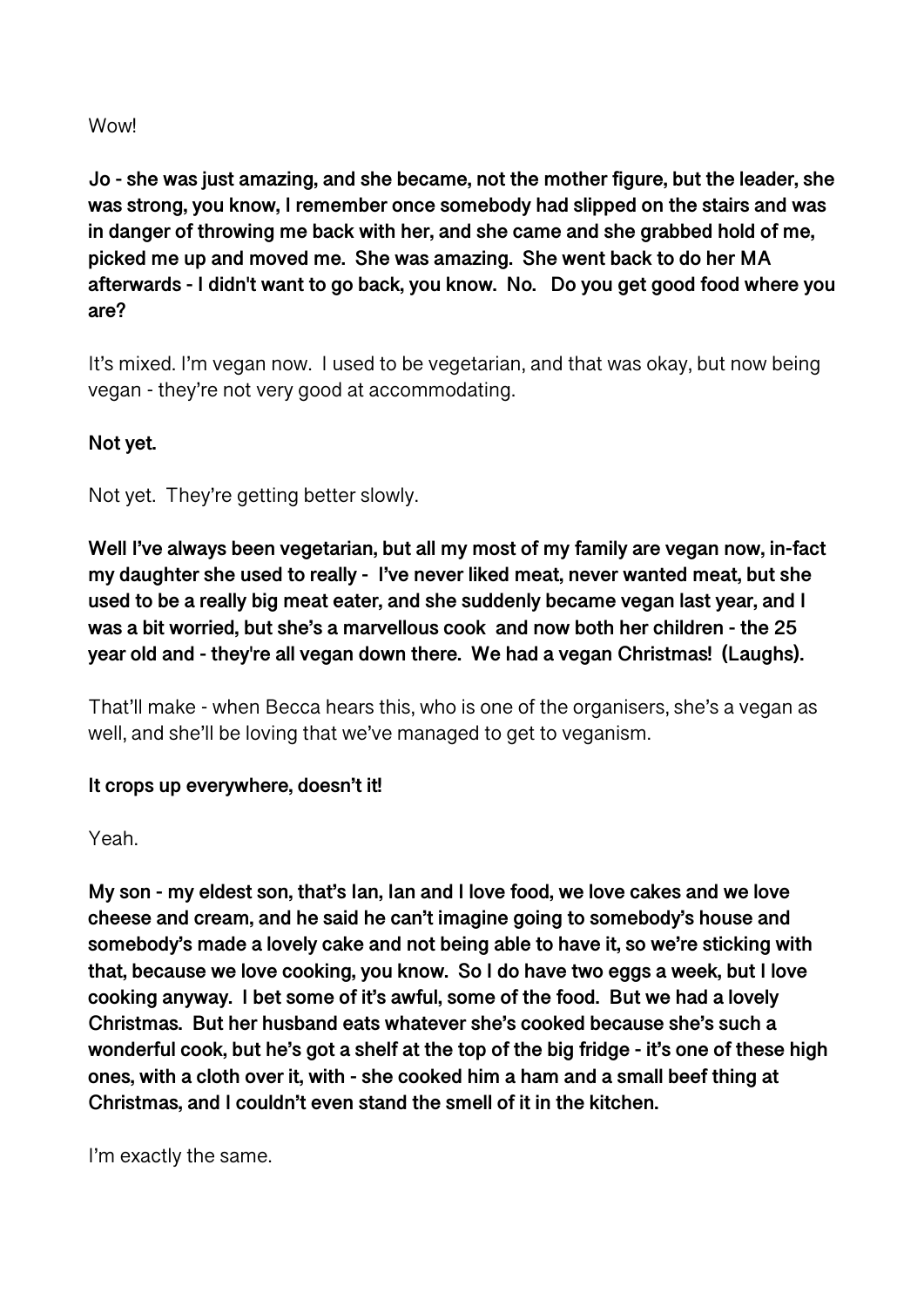**And she's cooked all of that for him, and it's on the top shelf covered with a cloth - so he's out there making his sandwiches! (Laughs). I don't think he'd ever change - he's half Jamaican and I think he'd be losing his manhood if he became a vegan.** 

It's ever so tied down isn't it - vegetarian and veganism and masculinity, when you start to unpick it it's so interesting.

**Isn't it. Yeah, it's, in-fact I went into WH Smith's in Banbury the other day, and I don't suppose there would be that many, well I didn't think there would be many - all the shelves were vegetarian cookery, but I've never seen so many - and the magazines, vegan food, and it's become very very big. And of-course it's a lot cheaper as well, a lot cheaper and a lot healthier. But no, I have a portion of cheese and I have some eggs, and I do like making cakes. Gina's not a vegan - my half Japanese granddaughter, but because she's been around vegetarianism half her life she tends to do that, and when she comes to me she comes with a big plastic carrier bag full of food for me - she always comes via Marks', I said stay where you are a minute, at the gate - there was a lovely wicker basket, and I put all the food in the basket, put a cloth over it and took a picture, and said 'Oh grandma, what big eyes you've got! (Laughs). Yeah, but she's a lovely cook as well - she's the one that used to work here. She's gorgeous. Yeah. We, I never talk about politics with her at all - I do with the others a lot, but she's got her own place in London now - both my granddaughters have, they've got good jobs. It worries me because I can't see them having families at this rate. I said to her the other day 'I had three children when I was your age, you'd better hurry up, you know', because she'd make a lovely mother. I think because she was an only chid maybe I don't know - maybe it's part of this Japanese thinking in her mind, I don't know. But yeah. Oh you must have children, they're wonderful - and grandchildren, they're something else, you know. And you've got so much more time to teach them and read poetry and things like that. My daughter posts - every year for Armistice, she puts a picture of me, and they call it 'Wendy's Words of Wisdom' - I only see it when it's done. They put a picture of me at some stage in my life, and I will read one of the war poems - I do that every year, you see, so I wanted to make sure I do something - what is the date of the anniversary? Because I want to put that nice picture of me on the Greenham day, on the website you see - for everyone to see, and I'll think of words to put in it.** 

11th November.

**11th November, right, might even have time to write a poem. 11th November. And is anything happening? Is there going to be anything in London or on the television?** 

I imagine there will be - nothing's coming up immediately now, I suppose it's still a long way, isn't it.